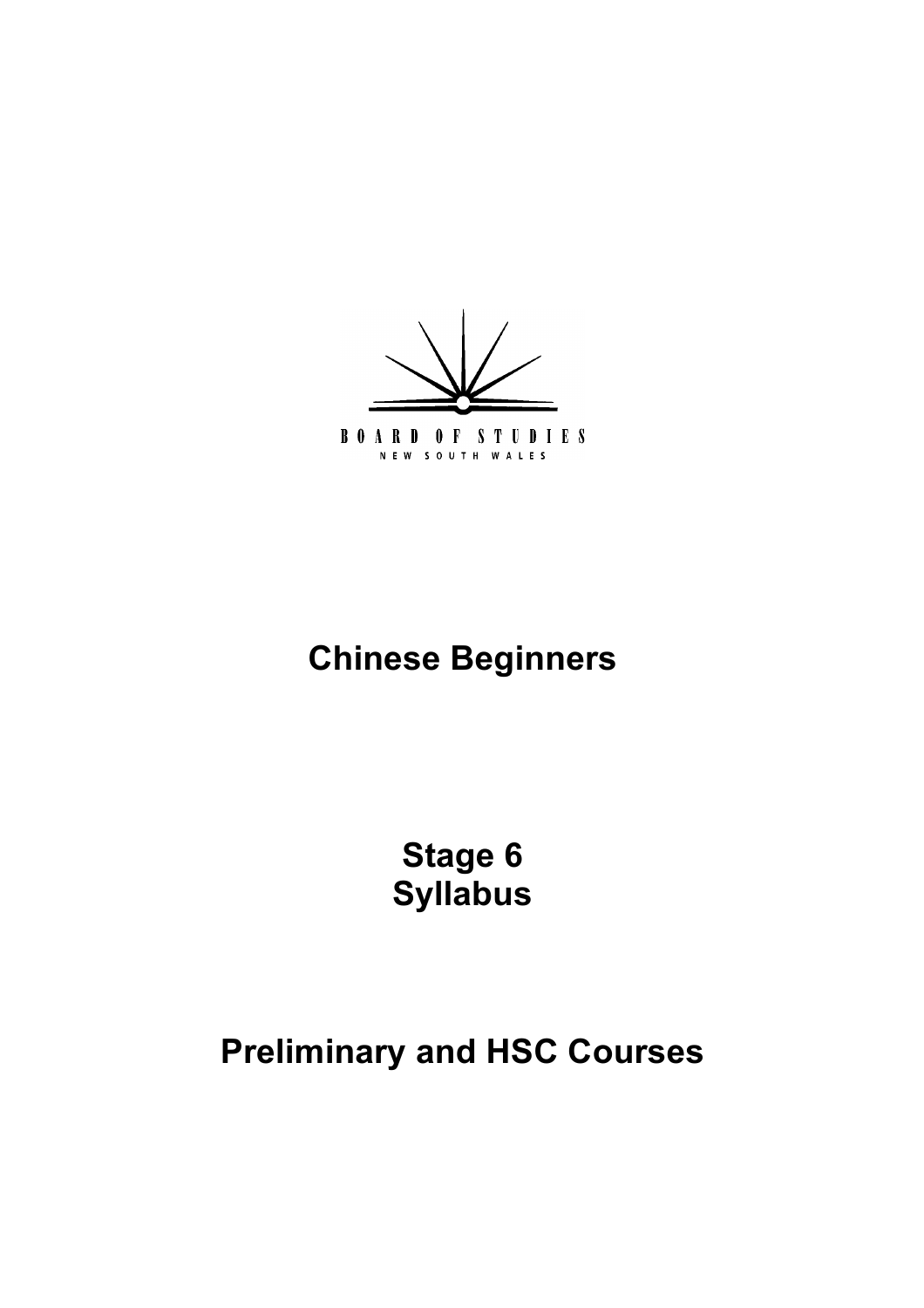#### **Original published version updated:**

June 2009 – Assessment and Reporting information updated

© 2009 Copyright Board of Studies NSW for and on behalf of the Crown in right of the State of New South Wales.

This document contains Material prepared by the Board of Studies NSW for and on behalf of the State of New South Wales. The Material is protected by Crown copyright.

All rights reserved. No part of the Material may be reproduced in Australia or in any other country by any process, electronic or otherwise, in any material form or transmitted to any other person or stored electronically in any form without the prior written permission of the Board of Studies NSW, except as permitted by the *Copyright Act 1968*. School students in NSW and teachers in schools in NSW may copy reasonable portions of the Material for the purposes of bona fide research or study.

When you access the Material you agree:

- to use the Material for information purposes only
- to reproduce a single copy for personal bona fide study use only and not to reproduce any major extract or the entire Material without the prior permission of the Board of Studies NSW
- to acknowledge that the Material is provided by the Board of Studies NSW
- not to make any charge for providing the Material or any part of the Material to another person or in any way make commercial use of the Material without the prior written consent of the Board of Studies NSW and payment of the appropriate copyright fee
- to include this copyright notice in any copy made
- not to modify the Material or any part of the Material without the express prior written permission of the Board of Studies NSW.

The Material may contain third party copyright materials such as photos, diagrams, quotations, cartoons and artworks. These materials are protected by Australian and international copyright laws and may not be reproduced or transmitted in any format without the copyright owner's specific permission. Unauthorised reproduction, transmission or commercial use of such copyright materials may result in prosecution.

The Board of Studies has made all reasonable attempts to locate owners of third party copyright material and invites anyone from whom permission has not been sought to contact the Copyright Officer, ph (02) 9367 8289, fax (02) 9279 1482.

Published by Board of Studies NSW GPO Box 5300 Sydney NSW 2001 Australia

Tel: (02) 9367 8111 Fax: (02) 9367 8484 Internet: www.boardofstudies.nsw.edu.au

ISBN 1 7414 7359 4

*2009342*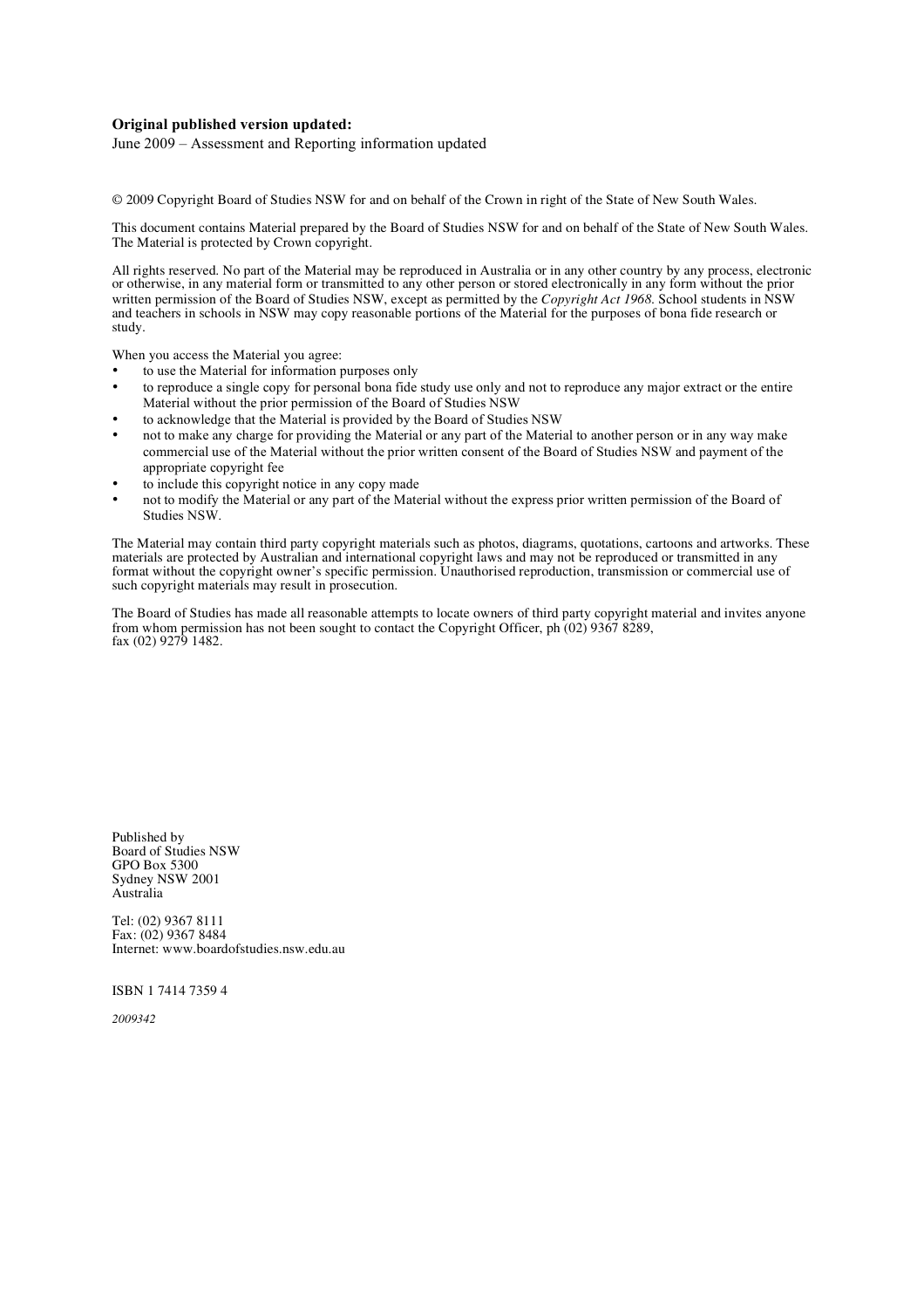## **Contents**

| $\mathbf{1}$   |     |                                                             |  |
|----------------|-----|-------------------------------------------------------------|--|
| $\overline{2}$ |     |                                                             |  |
|                | 2.1 |                                                             |  |
|                | 2.2 |                                                             |  |
|                | 2.3 |                                                             |  |
| 3              |     |                                                             |  |
| 4              |     |                                                             |  |
| 5              |     |                                                             |  |
| 6              |     |                                                             |  |
| 7              |     |                                                             |  |
|                | 7.1 |                                                             |  |
|                | 7.2 |                                                             |  |
| 8              |     |                                                             |  |
|                | 8.1 | Content of Chinese Beginners Preliminary and HSC Courses 15 |  |
|                | 8.2 |                                                             |  |
|                | 8.3 |                                                             |  |
|                | 8.4 |                                                             |  |
|                | 8.5 |                                                             |  |
|                | 8.6 |                                                             |  |
|                | 8.7 |                                                             |  |
|                | 8.8 |                                                             |  |
| 9              |     |                                                             |  |
| 10             |     |                                                             |  |
| 11             |     |                                                             |  |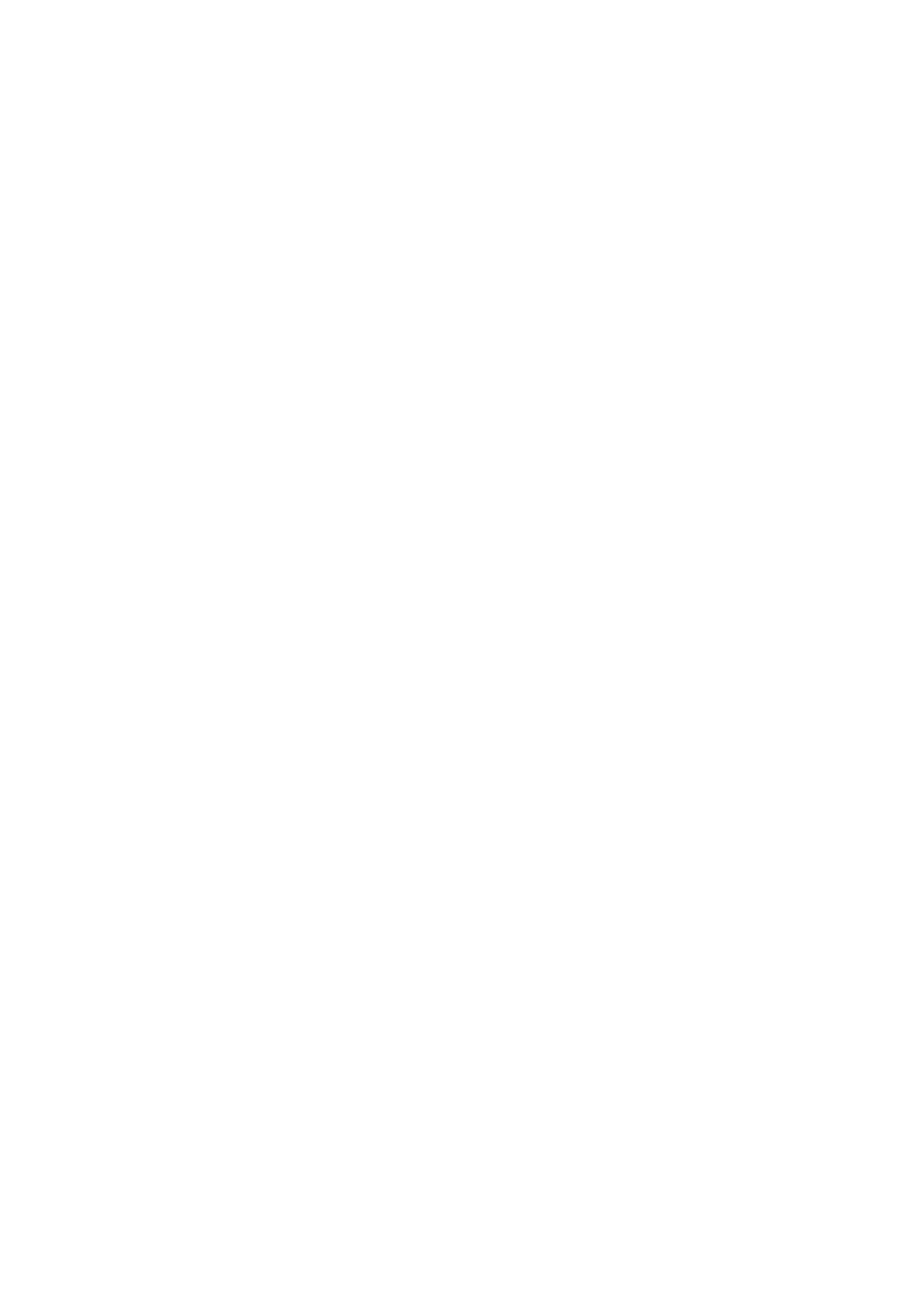## **1 The Higher School Certificate Program of Study**

The purpose of the Higher School Certificate program of study is to:

- provide a curriculum structure which encourages students to complete secondary education
- foster the intellectual, social and moral development of students, in particular developing their:
	- knowledge, skills, understanding and attitudes in the fields of study they choose
	- capacity to manage their own learning
	- desire to continue learning in formal or informal settings after school
	- capacity to work together with others
	- respect for the cultural diversity of Australian society
- provide a flexible structure within which students can prepare for:
	- further education and training
	- employment
	- full and active participation as citizens
- provide formal assessment and certification of students' achievements
- provide a context within which schools also have the opportunity to foster the students' physical and spiritual development.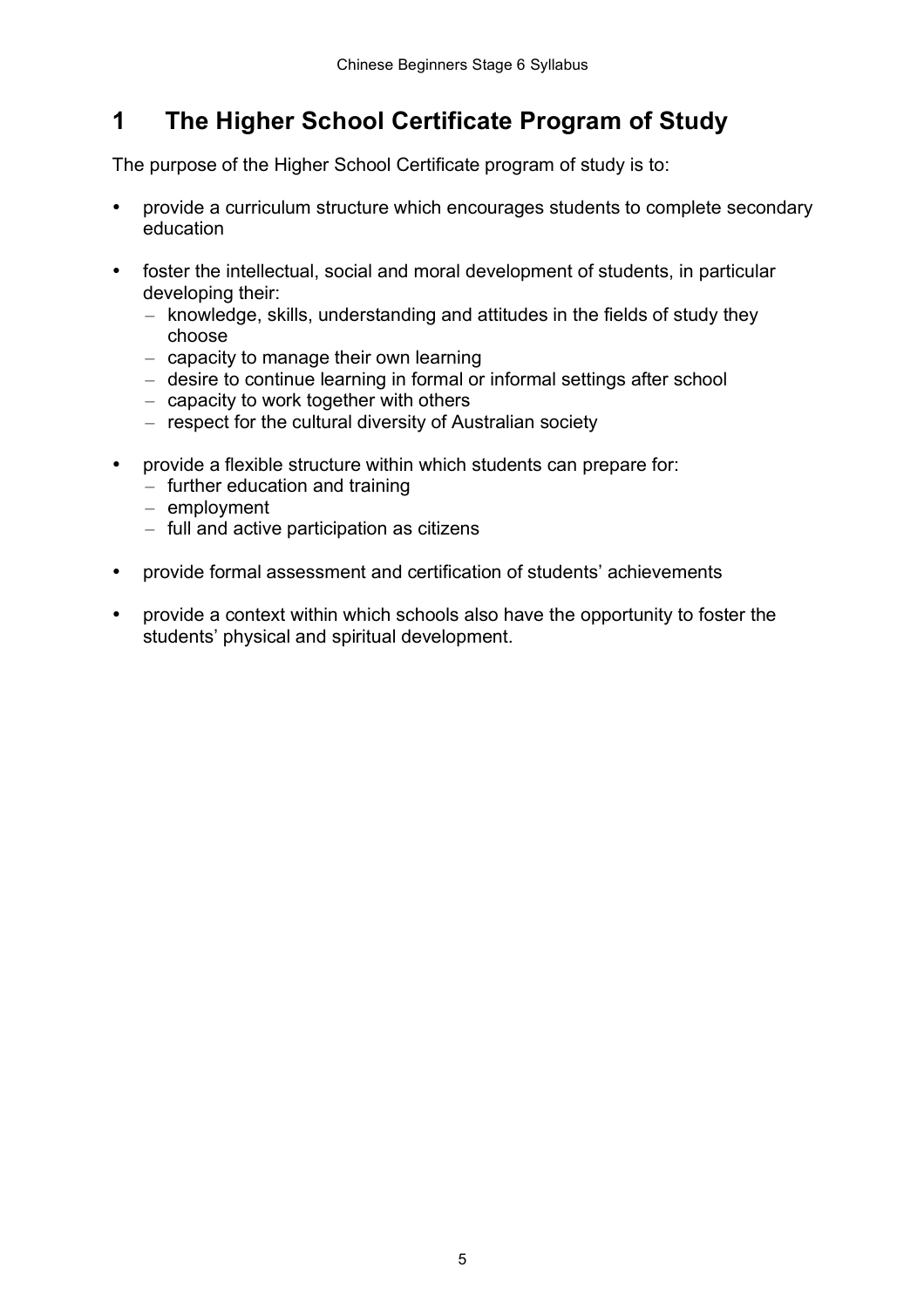### **2 Introduction to Chinese Beginners in the Stage 6 Curriculum**

### **2.1 The Language**

The language to be studied and assessed is the modern standard version of Chinese.

For the purpose of this syllabus, modern standard Chinese is taken to be *putonghua* in the spoken form, and simplified character text in the written form. Throughout the Chinese-speaking communities, modern standard Chinese may also be known as Mandarin*, Guoyu, Huayu, Hanyu, Zhongwen* and *Zhongguohua*. The romanised form of the character text is *Hanyu Pinyin*.

Students will be expected to be conversant with simplified characters. Questions and tasks will be set in simplified characters and all written responses should be in simplified characters.

### **2.2 Description of Target Group**

The Chinese Beginners Stage 6 course is a two-year course, which has been designed for students who wish to begin their study of Chinese at senior secondary level. It is intended to cater only for students with no prior knowledge or experience of the Chinese language, either spoken or written, or whose experience is derived solely from, or is equivalent to, its study for 100 hours or less in Stage 4 or Stage 5.

For the purpose of determining eligibility, speakers of dialects and variants of a language are considered to be speakers of the standard language. (Refer to the relevant section of the Board of Studies *Assessment, Certification and Examination Manual.*)

Students in Stage 5 may not be accelerated into Languages Beginners courses.

All eligibility requirements for Languages must be addressed.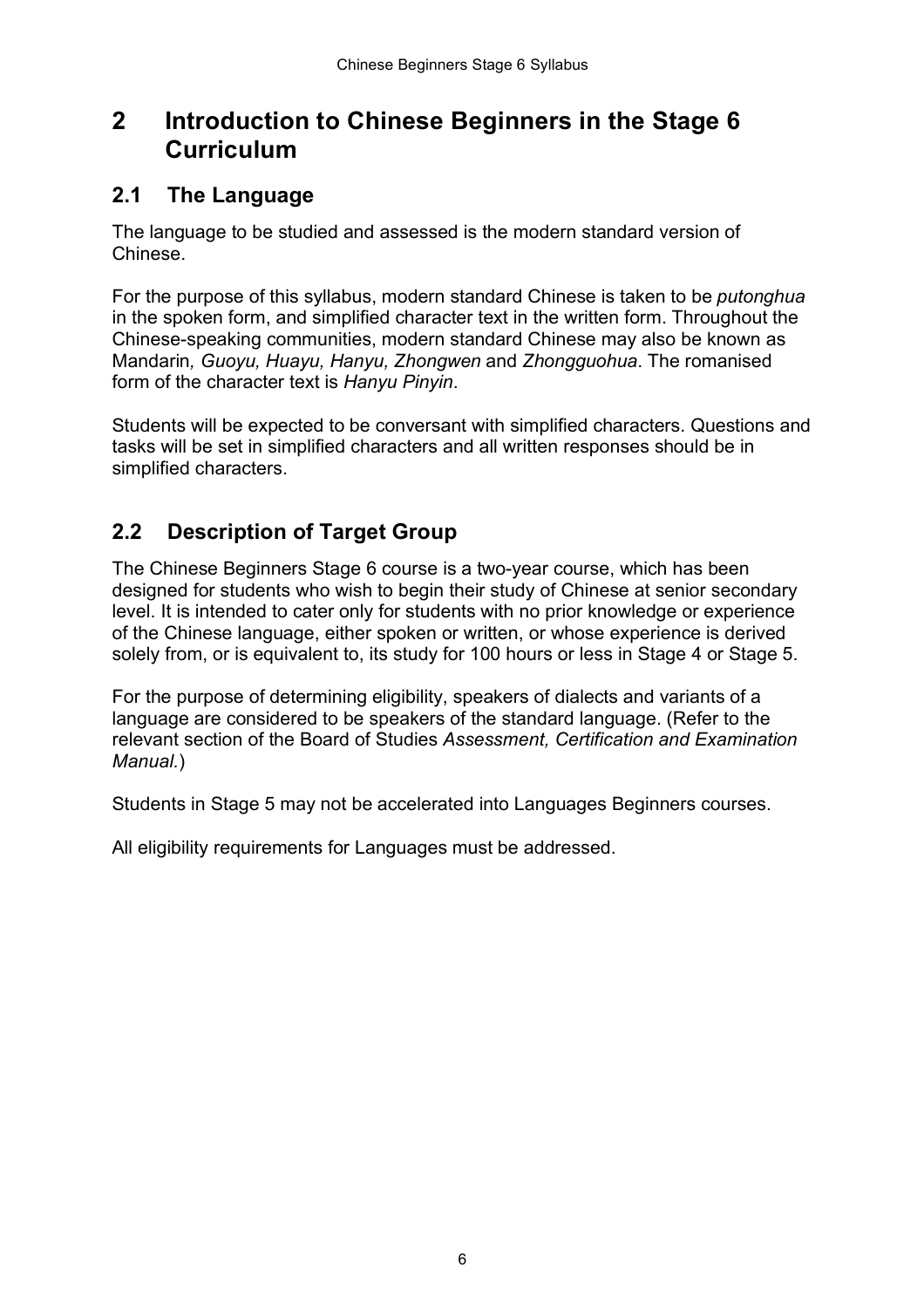### **2.3 Rationale**

Language is the basis of all communication and human interaction. By learning a second or subsequent language, students develop knowledge, understanding and skills for successful participation in the dynamic world of the 21st century. Communicating in another language expands students' horizons as both national and global citizens.

Language and culture are interdependent. The study of another language develops in students the ability to move successfully across and within cultures, and, in the process, to experience, value and embrace the diversity of humanity.

Contemporary research has shown that learning a language facilitates cognitive and intellectual development beyond the language classroom. It enhances creativity and develops more refined and sophisticated skills in analysis, negotiation and problemsolving.

Literacy skills are enhanced through the study of another language. As the use of language is a process of communication, students' learning experiences offer opportunities to consolidate and extend their interpersonal skills. By engaging with various modes of communication, students develop effective skills in interacting, and understanding and producing texts.

Students who learn another language understand how languages work as systems. They become aware of the structure of that language through the analysis of patterns and can apply this knowledge to the learning of other languages. By making comparisons between and among languages, students strengthen their command of their first language.

Chinese is the language of communication of approximately one quarter of the world's population. It is one of the official languages of the United Nations. Amongst the many spoken varieties of the language, Mandarin/*Putonghua*, or Modern Standard Chinese, is pre-eminent. Chinese is recognised as one of the fastest growing languages in New South Wales and has one of the largest groups of non-English background speakers in Australia.

China has a significant profile in economic, political and cultural developments, both globally and, in particular, in the Asia-Pacific region. Australia has a strong connection through trade, political and cultural contacts with both the People's Republic of China and other nations where Chinese communities are important contributors to their growth and diversity.

The ability to communicate in Chinese contributes significantly to the sociocultural and economic understanding between Australia and Chinese-speaking countries and enables students to gain insights into the contributions that have been made by Chinese-speaking communities to Australian, and indeed to global, society.

The study of Chinese provides students with opportunities for continued learning and for future employment and experience, both domestically and internationally, in areas such as public relations, commerce, hospitality, education, marketing, international relations, media and tourism.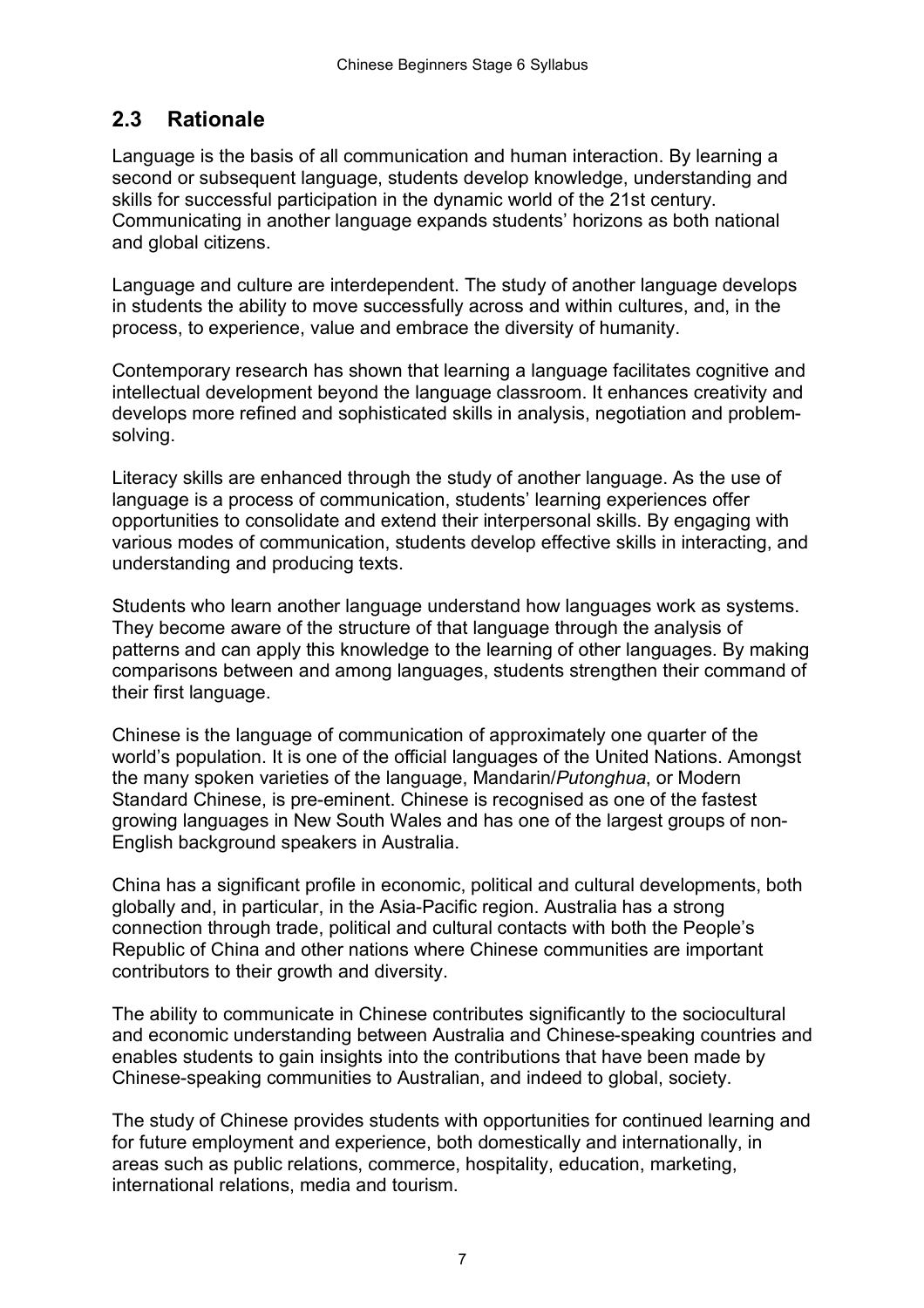## **3 Continuum of Learning**

The diagram places the syllabus in the context of the K-12 Chinese curriculum.

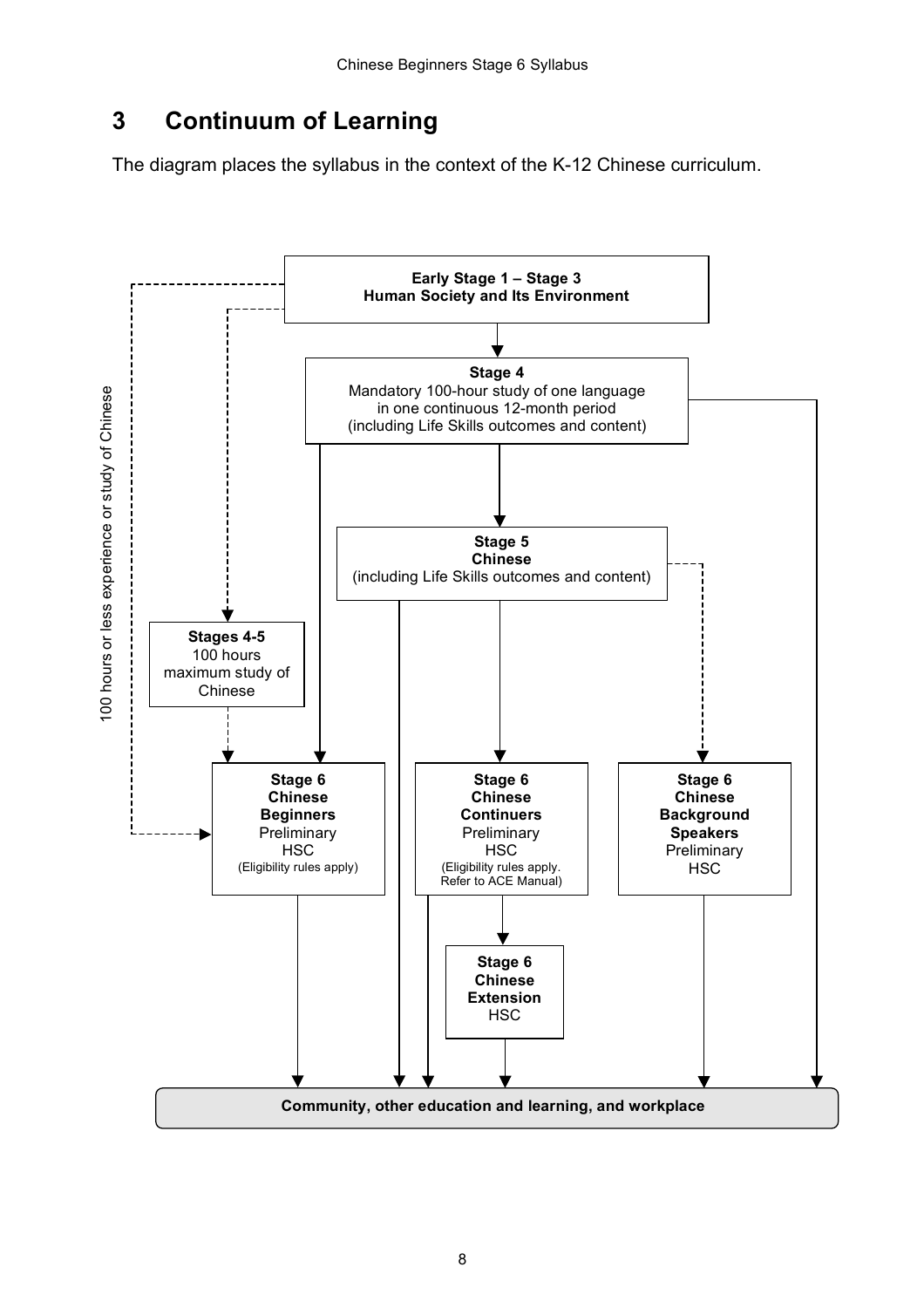## **4 Aim**

The aim of the *Chinese Beginners Stage 6 Syllabus* is to enable students to develop:

- skills in effective communication
- knowledge of the nature of language
- understanding of the interdependence of language and culture.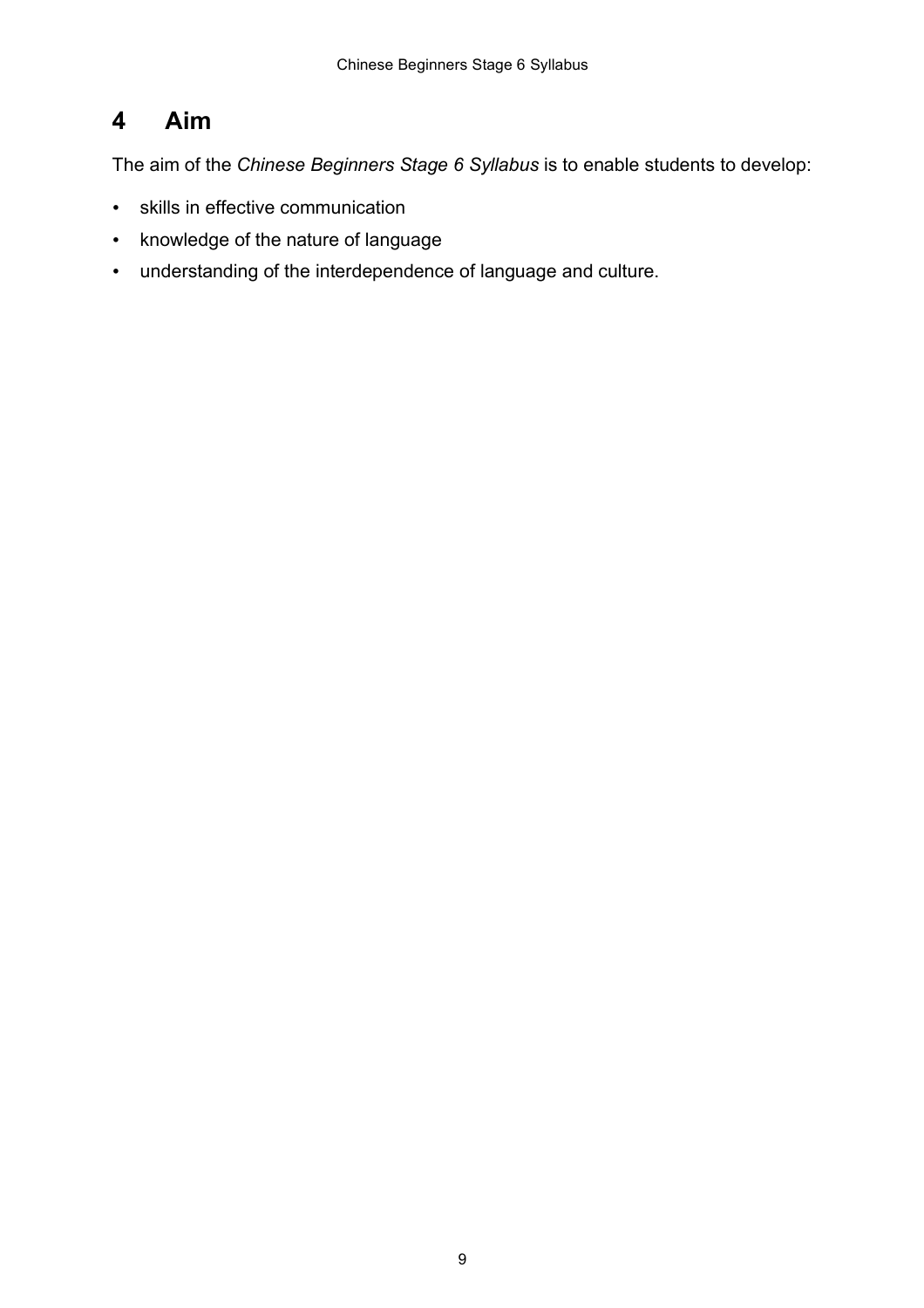### **5 Objectives**



#### **Objective 1 – Interacting**

Students will develop the linguistic and intercultural knowledge, understanding and skills to communicate actively in Chinese in interpersonal situations.

#### **Objective 2 – Understanding Texts**

Students will interpret and respond to texts, applying their knowledge and understanding of language and culture.

#### **Objective 3 – Producing Texts**

Students will create and present texts in Chinese for specific audiences, purposes and contexts, incorporating their linguistic and intercultural knowledge, understanding and skills.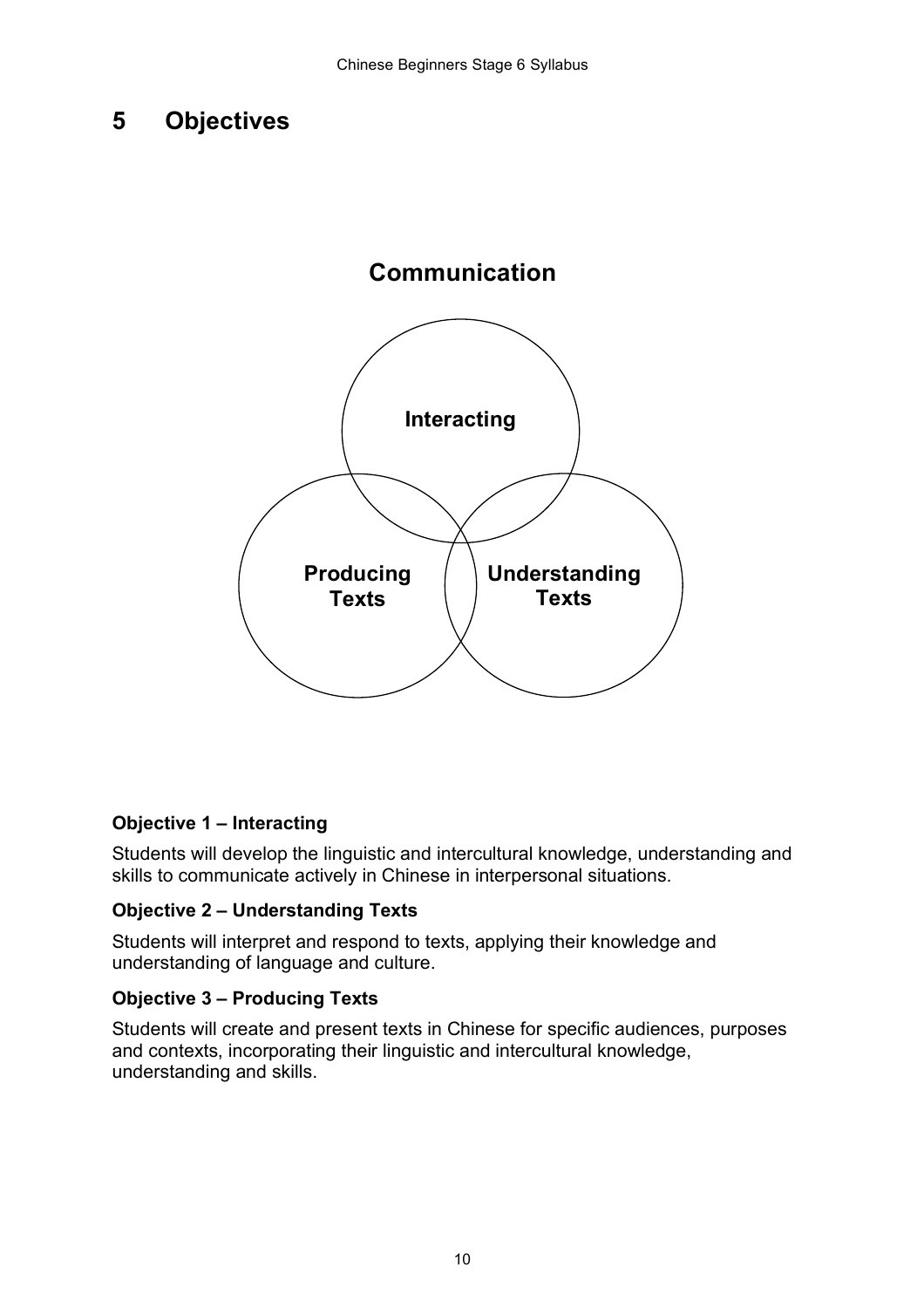## **6 Course Structure**

#### **The Preliminary Course (120 indicative hours)**

The Preliminary Course has outcomes as its organisational focus. Topics provide contexts in which students develop their communication skills in Chinese and their knowledge and understanding of language and culture.

#### **The HSC Course (120 indicative hours)**

In the HSC course students will extend and refine their communication skills in Chinese in contexts defined by topics, and will gain a deeper knowledge and understanding of language and culture.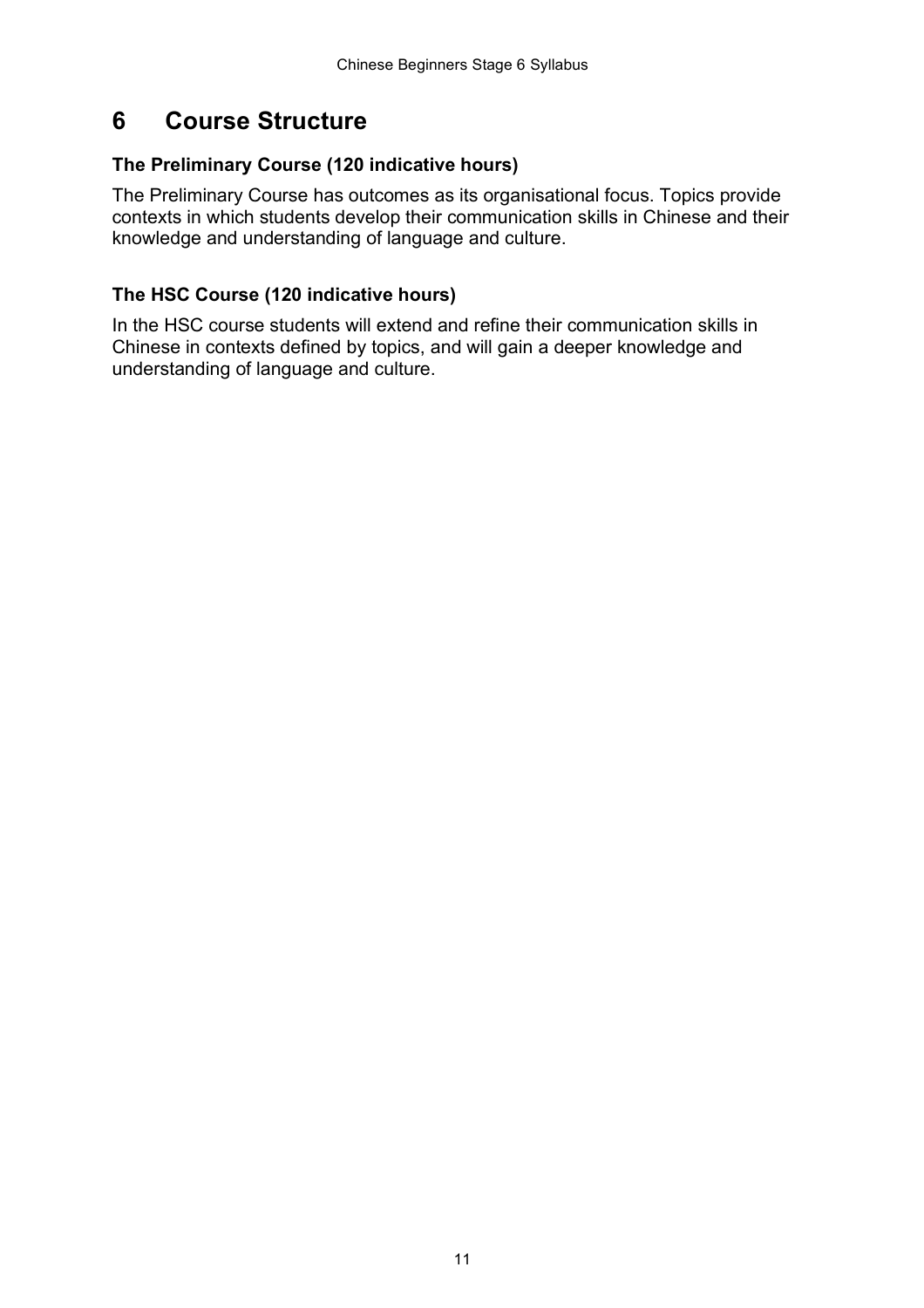## **7 Objectives and Outcomes**

### **7.1 Table of Objectives and Outcomes**

The outcomes and associated knowledge, understanding and skills that students are expected to achieve at the end of this course are listed below. These outcomes are derived from the objectives.

| <b>Objectives</b>          | <b>Outcomes</b> |                                                                                                                      |  |  |
|----------------------------|-----------------|----------------------------------------------------------------------------------------------------------------------|--|--|
|                            | A student:      |                                                                                                                      |  |  |
|                            | 1.1             | establishes and maintains communication in<br>Chinese                                                                |  |  |
| Interacting                | 1.2             | manipulates linguistic structures to express ideas<br>effectively in Chinese                                         |  |  |
|                            | 1.3             | sequences ideas and information                                                                                      |  |  |
|                            | 1.4             | applies knowledge of the culture of Chinese-<br>speaking communities to interact appropriately                       |  |  |
|                            | 2.1             | understands and interprets information in texts<br>using a range of strategies                                       |  |  |
|                            | 2.2             | conveys the gist of and identifies specific<br>information in texts                                                  |  |  |
|                            | 2.3             | summarises the main points of a text                                                                                 |  |  |
| <b>Understanding Texts</b> | 2.4             | draws conclusions from or justifies an opinion<br>about a text                                                       |  |  |
|                            | 2.5             | identifies the purpose, context and audience of a<br>text                                                            |  |  |
|                            | 2.6             | identifies and explains aspects of the culture of<br>Chinese-speaking communities in texts                           |  |  |
|                            | 3.1             | produces texts appropriate to audience, purpose<br>and context                                                       |  |  |
|                            | 3.2             | structures and sequences ideas and information                                                                       |  |  |
| <b>Producing Texts</b>     | 3.3             | applies knowledge of diverse linguistic structures<br>to convey information and express original ideas<br>in Chinese |  |  |
|                            | 3.4             | applies knowledge of the culture of Chinese-<br>speaking communities to the production of texts.                     |  |  |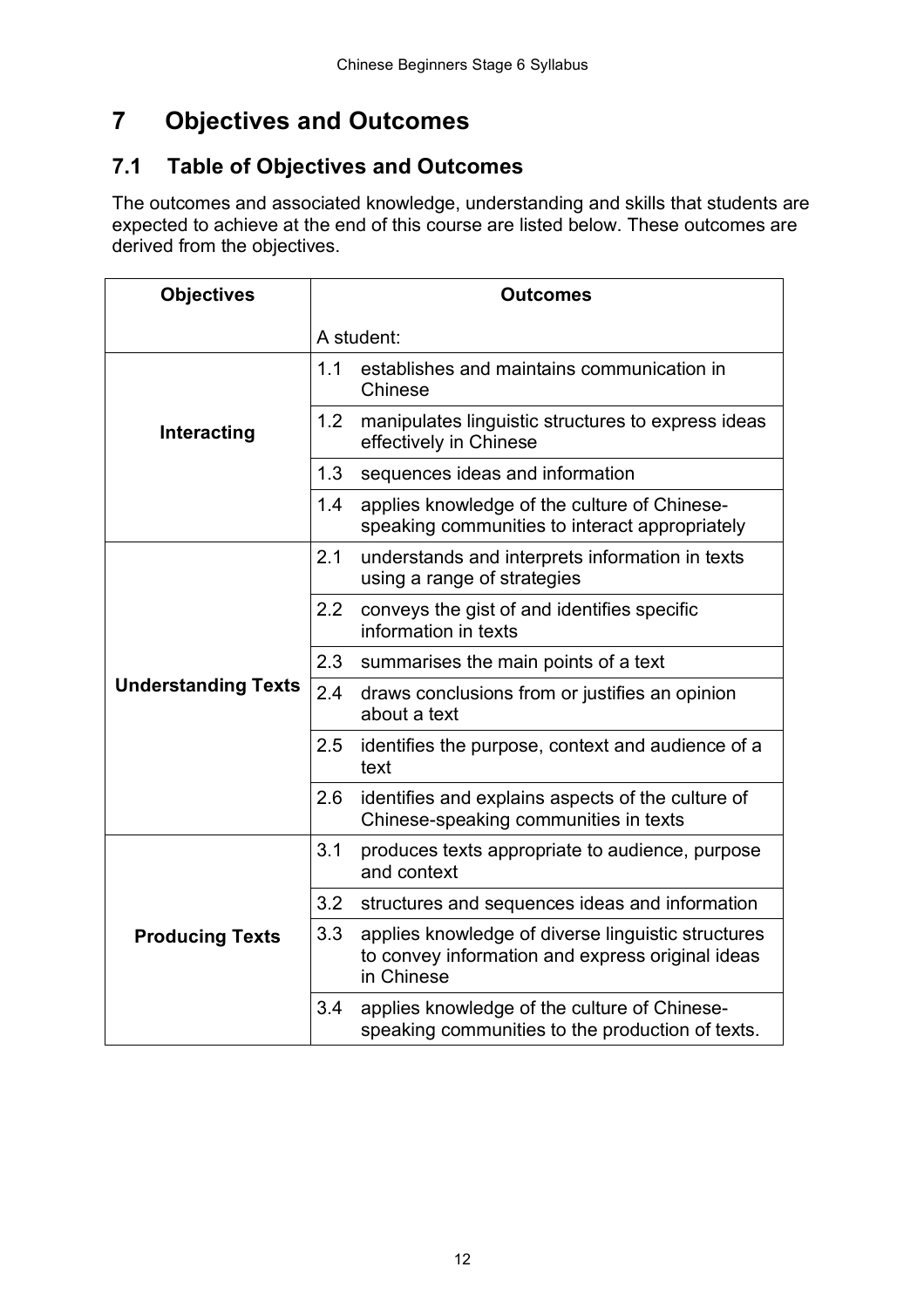### **7.2 Key Competencies**

Chinese Stage 6 provides a powerful context within which to develop general competencies considered essential for the acquisition of effective, higher order thinking skills that are necessary for further education, work and everyday life.

Key competencies are embedded in the *Chinese Beginners Stage 6 Syllabus* to enhance student learning. The key competencies of *communicating ideas and information* and *collecting, analysing and organising information* reflect core skills in language learning and are explicit in the objectives and outcomes of the syllabus. The other key competencies are developed through the methodologies of the syllabus and through classroom pedagogy. Students interact with one another, and through this interaction the key competencies of *planning and organising activities* and *working with others and in teams* are developed. In interacting with others via information and communication technologies, the student will develop the key competency of *using technology.* The skills associated with the interpretation of texts, such as the ability to comprehend meaning from context and using a dictionary, contribute towards the student's development of the key competency of *solving problems*.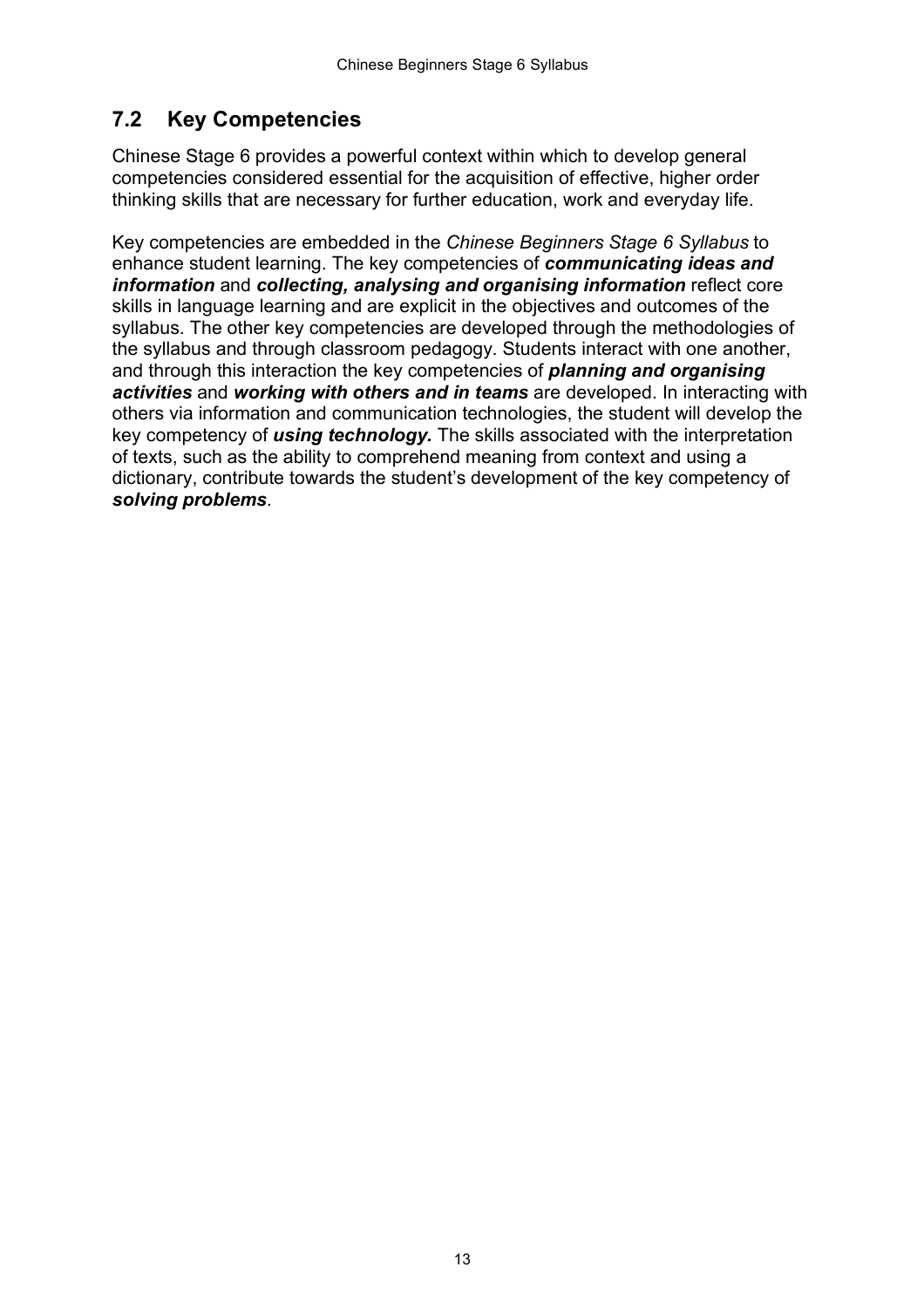## **8 Content**

The essential content consists of 120 indicative hours of study in the Preliminary Course, followed by 120 indicative hours of study in the HSC Course.

The syllabus content is to be studied through the prescribed topics (see Section 8.2).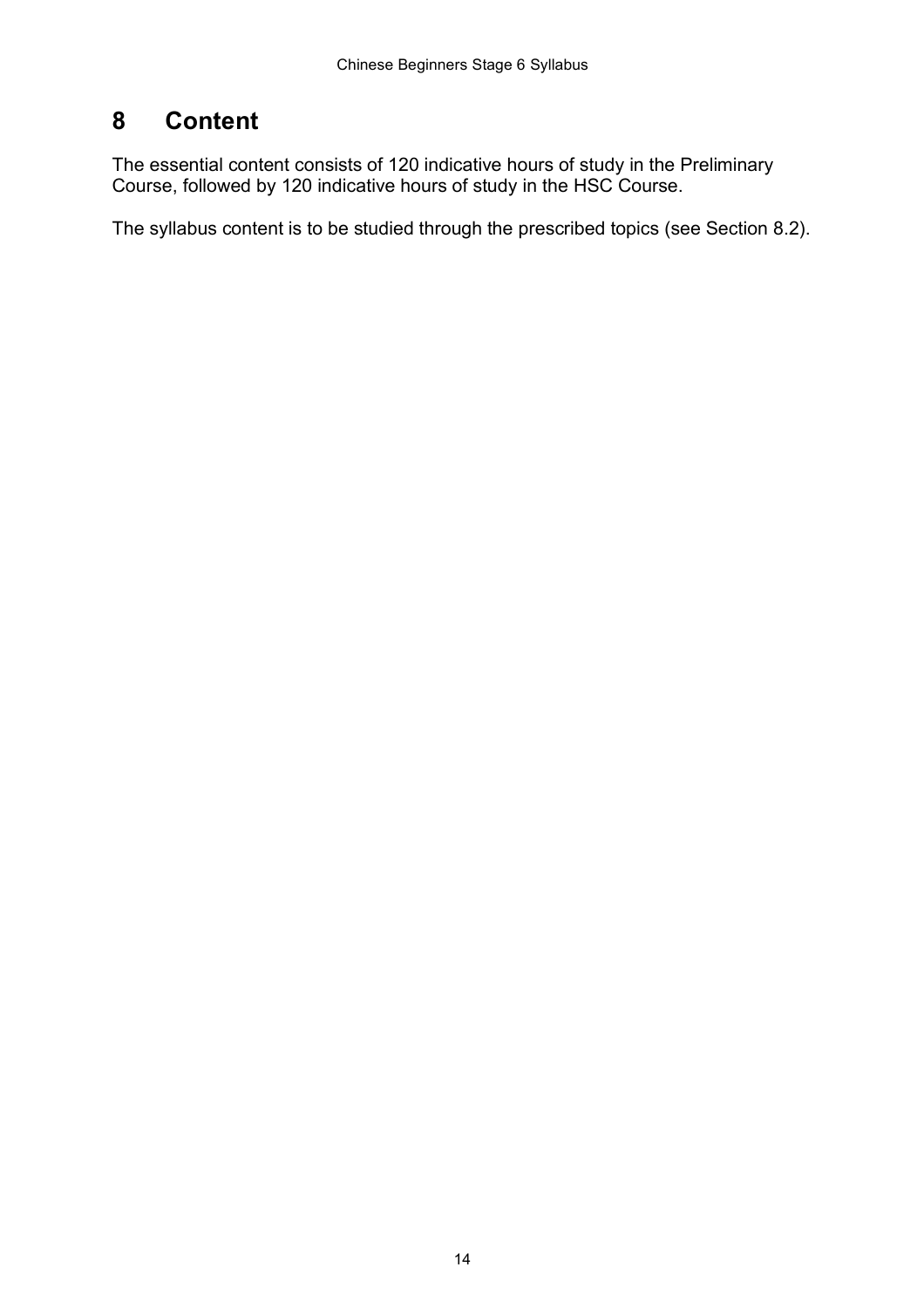## **8.1 Content of Chinese Beginners Preliminary and HSC Courses**

### **Objective 1 – Interacting**

|           | <b>Outcomes:</b>                                                                                                                                                                                                                                                                                               |           |                                                                                                                                                |  |  |
|-----------|----------------------------------------------------------------------------------------------------------------------------------------------------------------------------------------------------------------------------------------------------------------------------------------------------------------|-----------|------------------------------------------------------------------------------------------------------------------------------------------------|--|--|
|           | A student:<br>1.1<br>establishes and maintains communication in Chinese<br>manipulates linguistic structures to express ideas effectively in Chinese<br>1.2<br>1.3<br>sequences ideas and information<br>applies knowledge of the culture of Chinese-speaking communities to interact<br>1.4<br>appropriately. |           |                                                                                                                                                |  |  |
|           | <b>Students learn about:</b>                                                                                                                                                                                                                                                                                   |           | <b>Students learn to:</b>                                                                                                                      |  |  |
|           | the importance of listening for<br>key words to assist<br>understanding                                                                                                                                                                                                                                        |           | listen for meaning                                                                                                                             |  |  |
| $\bullet$ | the importance of reading for<br>key words to assist<br>understanding                                                                                                                                                                                                                                          | $\bullet$ | read for meaning                                                                                                                               |  |  |
|           | links in communication                                                                                                                                                                                                                                                                                         | $\bullet$ | use strategies to initiate, maintain and<br>conclude an interaction, eg 好吧! Hao ba!<br>明天见! Mingtian jian!                                     |  |  |
|           | the purpose and context of<br>communication                                                                                                                                                                                                                                                                    | $\bullet$ | select and incorporate particular vocabulary<br>and structures to achieve specific<br>communication goals                                      |  |  |
|           | register in language use                                                                                                                                                                                                                                                                                       | $\bullet$ | interact with reference to context, purpose<br>and audience                                                                                    |  |  |
|           | responding to factual and<br>open-ended questions                                                                                                                                                                                                                                                              | $\bullet$ | maintain an interaction by responding to<br>and asking questions and sharing<br>information                                                    |  |  |
|           | ways to support effective<br>interaction                                                                                                                                                                                                                                                                       | $\bullet$ | use appropriate language features to<br>enhance communication, eg tone,<br>intonation                                                          |  |  |
|           | the logical sequencing of ideas                                                                                                                                                                                                                                                                                | ٠         | structure information and ideas coherently                                                                                                     |  |  |
|           | formal and informal language,<br>and when and where it is used                                                                                                                                                                                                                                                 | $\bullet$ | apply appropriate social conventions in<br>formal and informal contexts, eg terms of<br>address 李老师 Li laoshi, 王先生 Wang<br>xiansheng           |  |  |
|           | sociolinguistic conventions<br>relating to everyday activities                                                                                                                                                                                                                                                 | ٠         | use language and/or behaviour appropriate<br>to social context, eg at mealtimes,<br>accepting/declining invitations 谢谢! Xiexie!<br>不客气。Bu keqi |  |  |
|           | the linking of Hanzi with a<br>sound and meaning                                                                                                                                                                                                                                                               | $\bullet$ | relate Hanzi components to pictures<br>representing objects and ideas, eg $\overline{m}$ yu                                                    |  |  |
|           | the construction of Hanzi and<br>sounds.                                                                                                                                                                                                                                                                       | $\bullet$ | recognise similar phonetic components, eg<br>马 <i>ma</i> , 妈 <i>ma</i> , 吗 <i>ma</i> .                                                         |  |  |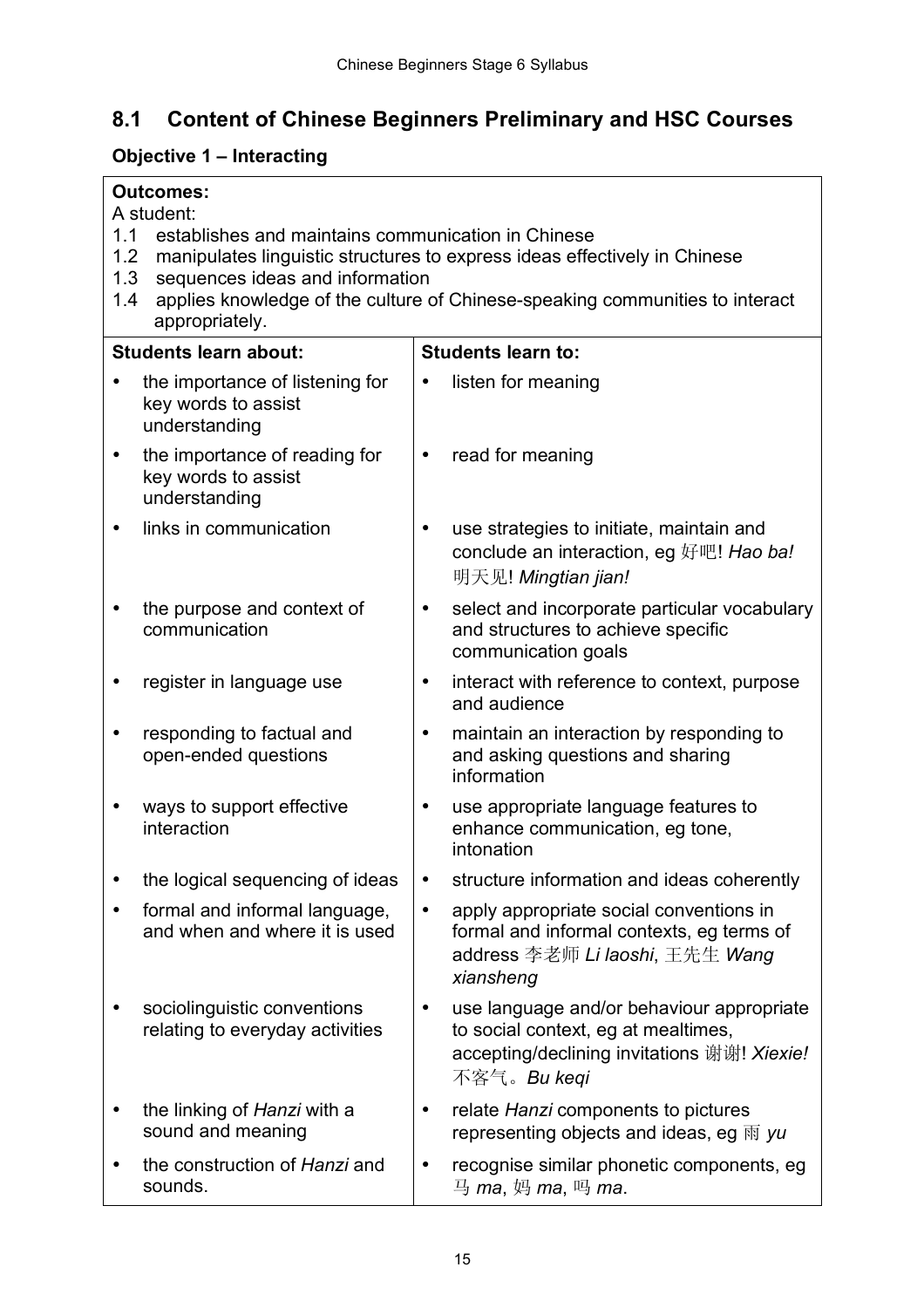### **Objective 2 – Understanding Texts**

| <b>Outcomes:</b><br>A student:<br>2.1<br>understands and interprets information in texts using a range of strategies<br>2.2<br>conveys the gist of and identifies specific information in texts<br>2.3<br>summarises the main points of a text<br>draws conclusions from or justifies an opinion about a text<br>2.4<br>2.5<br>identifies the purpose, context and audience of a text<br>2.6<br>identifies and explains aspects of the culture of Chinese-speaking communities |                                                                                                                                                                              |  |  |  |
|--------------------------------------------------------------------------------------------------------------------------------------------------------------------------------------------------------------------------------------------------------------------------------------------------------------------------------------------------------------------------------------------------------------------------------------------------------------------------------|------------------------------------------------------------------------------------------------------------------------------------------------------------------------------|--|--|--|
| in texts.<br><b>Students learn about:</b>                                                                                                                                                                                                                                                                                                                                                                                                                                      | <b>Students learn to:</b>                                                                                                                                                    |  |  |  |
| ways in which texts are<br>constructed for specific purposes                                                                                                                                                                                                                                                                                                                                                                                                                   | identify why, how or to whom a text is<br>$\bullet$<br>delivered or presented                                                                                                |  |  |  |
| ways in which texts are formatted<br>$\bullet$<br>for particular purposes and effects                                                                                                                                                                                                                                                                                                                                                                                          | explore the way text content is presented<br>$\bullet$<br>and how ideas and information are<br>sequenced, eg headings, paragraphing,<br>introductory sentences, topic shifts |  |  |  |
| ways of identifying relevant details<br>in texts when listening or reading<br>for specific information                                                                                                                                                                                                                                                                                                                                                                         | make judgements about the relevance of<br>$\bullet$<br>detail in understanding text, eg extracting<br>ideas and issues referred to in text                                   |  |  |  |
| ways of inferring meaning from<br>$\bullet$<br>text                                                                                                                                                                                                                                                                                                                                                                                                                            | use contextual and other clues to infer<br>$\bullet$<br>meaning from text                                                                                                    |  |  |  |
| resources available to access,<br>$\bullet$<br>enhance or promote independent<br>learning                                                                                                                                                                                                                                                                                                                                                                                      | access available resources to assist<br>$\bullet$<br>comprehension of a text, eg dictionaries,<br>word lists, glossaries, charts                                             |  |  |  |
| the effect of syntax on meaning<br>٠                                                                                                                                                                                                                                                                                                                                                                                                                                           | analyse ways in which words, phrases<br>$\bullet$<br>and sentences are constructed, eg how<br>words are modified for grammatical effect                                      |  |  |  |
| cultural attitudes that add meaning<br>$\bullet$<br>to texts                                                                                                                                                                                                                                                                                                                                                                                                                   | identify and discuss cultural influences in<br>$\bullet$<br>specific texts, eg newspapers,<br>magazines, advertisements and films                                            |  |  |  |
| language used to express cultural<br>values, and to represent people<br>and cultures in texts                                                                                                                                                                                                                                                                                                                                                                                  | explain cultural references in texts<br>$\bullet$                                                                                                                            |  |  |  |
| register and common expressions<br>in language use                                                                                                                                                                                                                                                                                                                                                                                                                             | explain the use of words and expressions<br>$\bullet$<br>with particular cultural significance in<br>texts, eg idiomatic expressions,<br>colloquialisms                      |  |  |  |
| the construction of Hanzi and<br>meaning                                                                                                                                                                                                                                                                                                                                                                                                                                       | explore the specific written forms used to<br>convey meaning, eg radicals $\langle , \rangle$                                                                                |  |  |  |
| ways to deconstruct Hanzi.                                                                                                                                                                                                                                                                                                                                                                                                                                                     | recognise that compound Hanzi are<br>composed of two sides which may be<br>related in sound or meaning to the<br>compound Hanzi.                                             |  |  |  |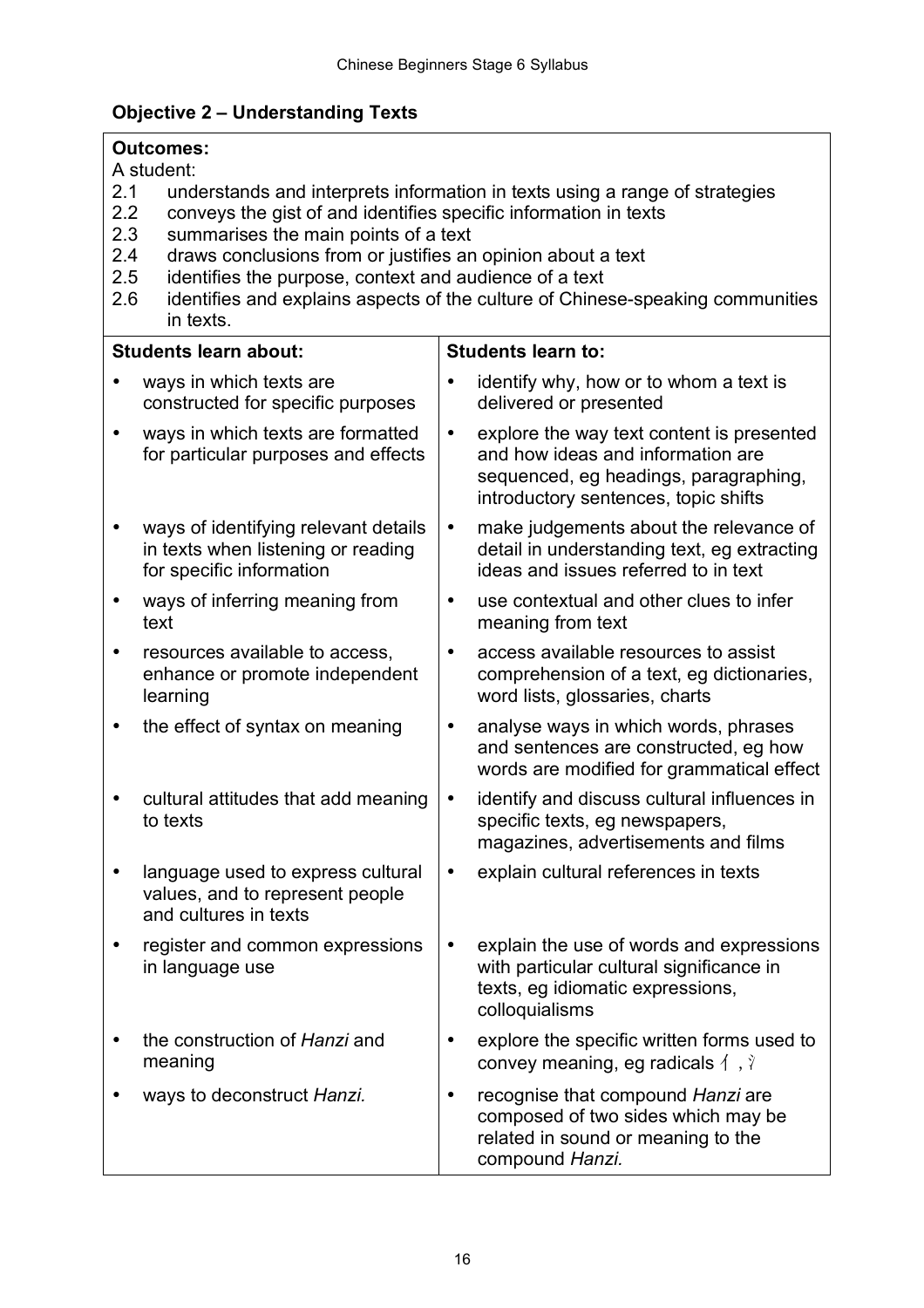## **Objective 3 – Producing Texts**

| <b>Outcomes:</b><br>A student:                                                                                                                                                                                                                                                                                                                                    |           |                                                                                                                                                                                                                                                                                      |  |  |
|-------------------------------------------------------------------------------------------------------------------------------------------------------------------------------------------------------------------------------------------------------------------------------------------------------------------------------------------------------------------|-----------|--------------------------------------------------------------------------------------------------------------------------------------------------------------------------------------------------------------------------------------------------------------------------------------|--|--|
| 3.1<br>produces texts appropriate to audience, purpose and context<br>structures and sequences ideas and information<br>3.2<br>applies knowledge of diverse linguistic structures to convey information and<br>3.3<br>express original ideas in Chinese<br>applies knowledge of the culture of Chinese-speaking communities to the<br>3.4<br>production of texts. |           |                                                                                                                                                                                                                                                                                      |  |  |
| <b>Students learn about:</b>                                                                                                                                                                                                                                                                                                                                      |           | <b>Students learn to:</b>                                                                                                                                                                                                                                                            |  |  |
| the structure and format of<br>particular texts                                                                                                                                                                                                                                                                                                                   |           | present and organise information in ways<br>appropriate to audience, purpose and<br>context                                                                                                                                                                                          |  |  |
| the purpose and context of a text<br>and their influence on the choice<br>of structure, format and<br>vocabulary                                                                                                                                                                                                                                                  | $\bullet$ | plan, draft and edit text                                                                                                                                                                                                                                                            |  |  |
| the logical sequencing of ideas in<br>extended text                                                                                                                                                                                                                                                                                                               |           | sequence ideas and information in texts                                                                                                                                                                                                                                              |  |  |
| the application of known linguistic<br>structures in new contexts                                                                                                                                                                                                                                                                                                 | $\bullet$ | apply a range of vocabulary and linguistic<br>structures across a range of contexts                                                                                                                                                                                                  |  |  |
| language choices and their effect<br>on intended meaning                                                                                                                                                                                                                                                                                                          | $\bullet$ | evaluate the accuracy and<br>appropriateness of structures when<br>constructing and editing text                                                                                                                                                                                     |  |  |
| resources available to enhance<br>and expand independent learning                                                                                                                                                                                                                                                                                                 | $\bullet$ | extend and refine their use of language,<br>eg by using dictionaries, word lists and<br>grammar references, accessing authentic<br>texts in print and online                                                                                                                         |  |  |
| register in language use                                                                                                                                                                                                                                                                                                                                          | ٠         | use culturally appropriate language when<br>creating and presenting texts                                                                                                                                                                                                            |  |  |
| key features of the writing system                                                                                                                                                                                                                                                                                                                                |           | write Hanzi and build words using familiar<br>symbols, eg 明 <i>ming</i>                                                                                                                                                                                                              |  |  |
| meaning conveyed in words.                                                                                                                                                                                                                                                                                                                                        | ٠         | analyse ways in which words are<br>constructed, eg how particles are used<br>for grammatical effect, $\overline{f}$ le particle for<br>completed action, $\ddot{\hat{\pi}}$ zhe particle for<br>continuing action, 过 guo particle<br>indicating a certain experience in the<br>past. |  |  |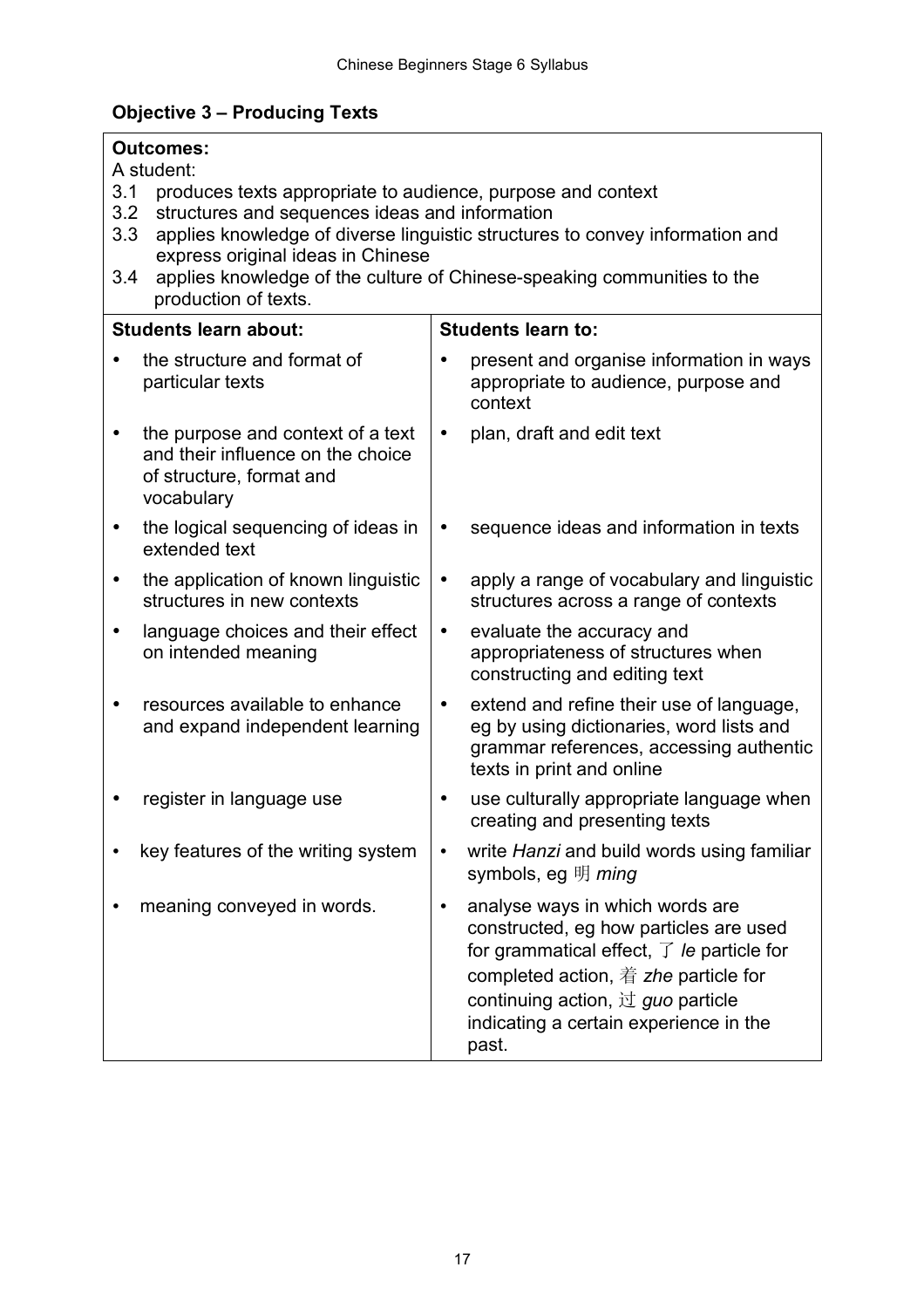### **8.2 Topics**

The prescribed topics should be studied from two interdependent perspectives:

- the personal world
- the Chinese-speaking communities.

The two perspectives will enable students to develop knowledge and understanding of and skills in the Chinese language, linked to cultural values, attitudes and practices.

The perspective, *the personal world,* will enable students to use Chinese to express and share ideas about experiences and activities relating to daily life and transactions in their own world.

The perspective, *the Chinese-speaking communities,* will enable students to inquire about and to express ideas in order to undertake activities and transactions appropriately in one or more communities where Chinese is spoken.

The prescribed topics provide an organisational focus so that tasks can be presented as a series of related learning experiences in cohesive contexts.



#### **Topics**

The topics are sufficiently broad to allow flexibility in school programs, but specific enough to be of practical assistance to students and teachers. The length of time devoted to each topic will vary according to the needs and interests of students and the availability of resources.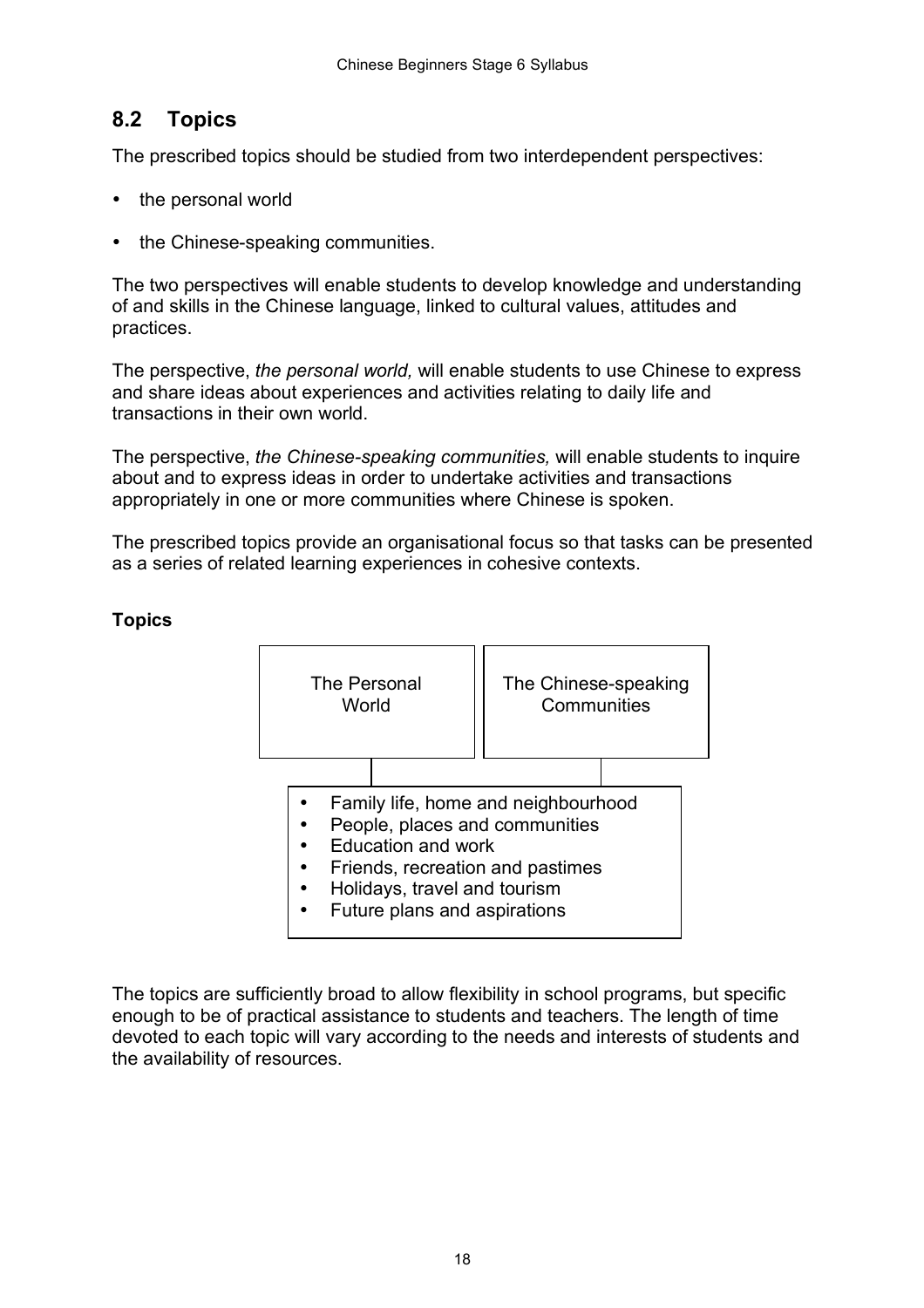### **8.3 Texts**

Texts for receptive use will not be prescribed. Students are encouraged to read, view and listen to a wide range of texts, including authentic texts. They may be expected to produce the following written texts in the external examination. The language to be used is the modern standard version of Chinese.

article (eg for a school magazine) message diary/journal entry note email **provided provided postcard** informal letter script of a talk (to an audience)

#### **8.4 Tasks**

This syllabus recognises the importance of tasks as an organising principle in structuring a program that allows the student to work towards meeting the objectives and learning outcomes.

Tasks, broadly defined as opportunities for the purposeful use of language, must be selected and designed so that students can develop and demonstrate knowledge, skills and understanding at increasingly complex levels.

Tasks can be described as having five elements:

- a purpose (a reason for undertaking the task that goes beyond the practice of the language for its own sake)
- a context (this may be real, simulated or imaginary, and include aspects such as where, when and who is involved)
- a process (thinking, problem-solving, creating)
- a product (a result that can be described in terms of achievement of the purpose of the task and of the student's overall cognitive development)
- an audience (the person/people at whom or to whom the task is targeted or directed).

### **8.5 Vocabulary**

While there is no prescribed vocabulary list, it is expected that students will be familiar with a range of vocabulary relevant to the topics prescribed in the syllabus.

#### **8.6 Characters**

A list of characters that are relevant to the topics will be provided in a separate document.

### **8.7 Dictionaries**

Students should be encouraged to use dictionaries to enhance learning. It is expected that teachers will assist students to develop the necessary skills and confidence to use dictionaries effectively. Suitable editions will be included in the List of Resources on the Board of Studies website. Students are able to use monolingual and/or bilingual print dictionaries in the written examination. Information regarding the use of dictionaries in the HSC examination may be found in *Assessment and Reporting in Chinese Beginners Stage 6.*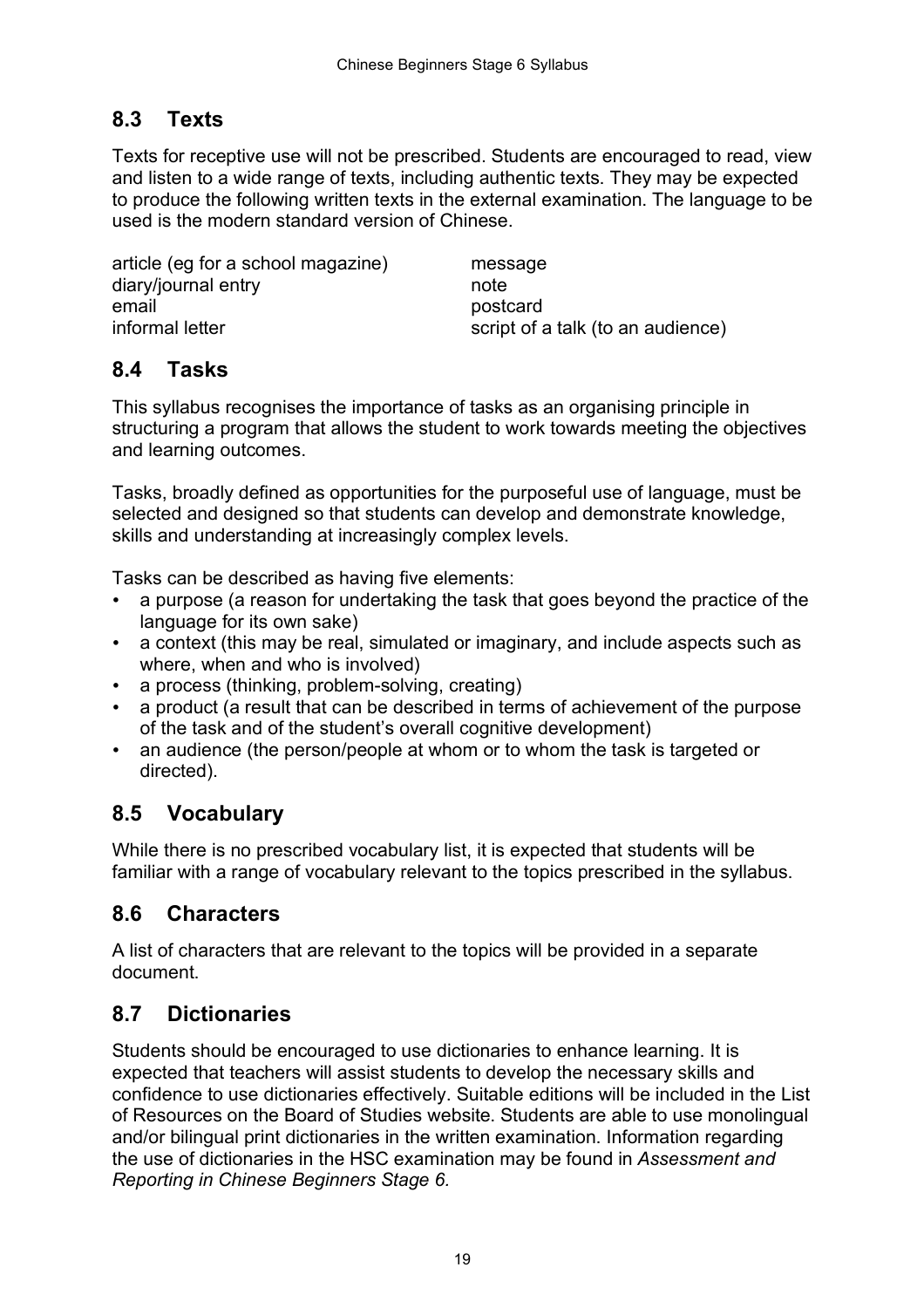### **8.8 Grammar**

Throughout the Chinese Beginners course, students will learn about grammatical structures in context as they complement the content and organisation of individual programs.

The grammatical structures that will be defined are those that students will be expected to recognise and use by the end of the HSC course. They should be read in conjunction with the content of the syllabus. Grammar should be used to support the process of language acquisition and to facilitate communication, rather than being taught in isolation.

Students will be expected to **recognise** and **use** the following grammatical structures:

| <b>Item/Function</b>      | Example(s)               | In phrases/sentences      |  |
|---------------------------|--------------------------|---------------------------|--|
| <b>Nouns</b>              |                          |                           |  |
| common                    | 人,书                      |                           |  |
| proper                    | 白大伟,王老师                  |                           |  |
| Measure Words             |                          |                           |  |
| animals                   | 只,条                      | 一只猫, 两条鱼                  |  |
| classroom objects         | 本                        | 一本书                       |  |
| clothes                   | 件,条,双                    | 一件毛衣, 两条裤子, 一双皮鞋          |  |
| general                   | 个                        | 三个学生                      |  |
| length                    | 米,公里                     | 五米,三十公里                   |  |
| weight                    | 斤,公斤                     | 半斤,两公斤                    |  |
| monetary                  | 块(元),毛(角),分              | 十块两毛五(分)                  |  |
| time                      | 点(钟),分钟                  | 三点五分                      |  |
| <b>Pronouns</b>           |                          |                           |  |
| personal                  | 我(们),你/您(们),<br>他/她/它(们) |                           |  |
| demonstrative             | 这,那<br>这儿/这里,那儿/那里       |                           |  |
| interrogative<br>pronouns | 谁,什么,哪                   | 他是谁?<br>这是什么?             |  |
|                           | 哪儿?<br>几,多少              | 您是哪位?<br>你住哪儿?<br>今天几月几号? |  |

#### **A: PARTS OF SPEECH**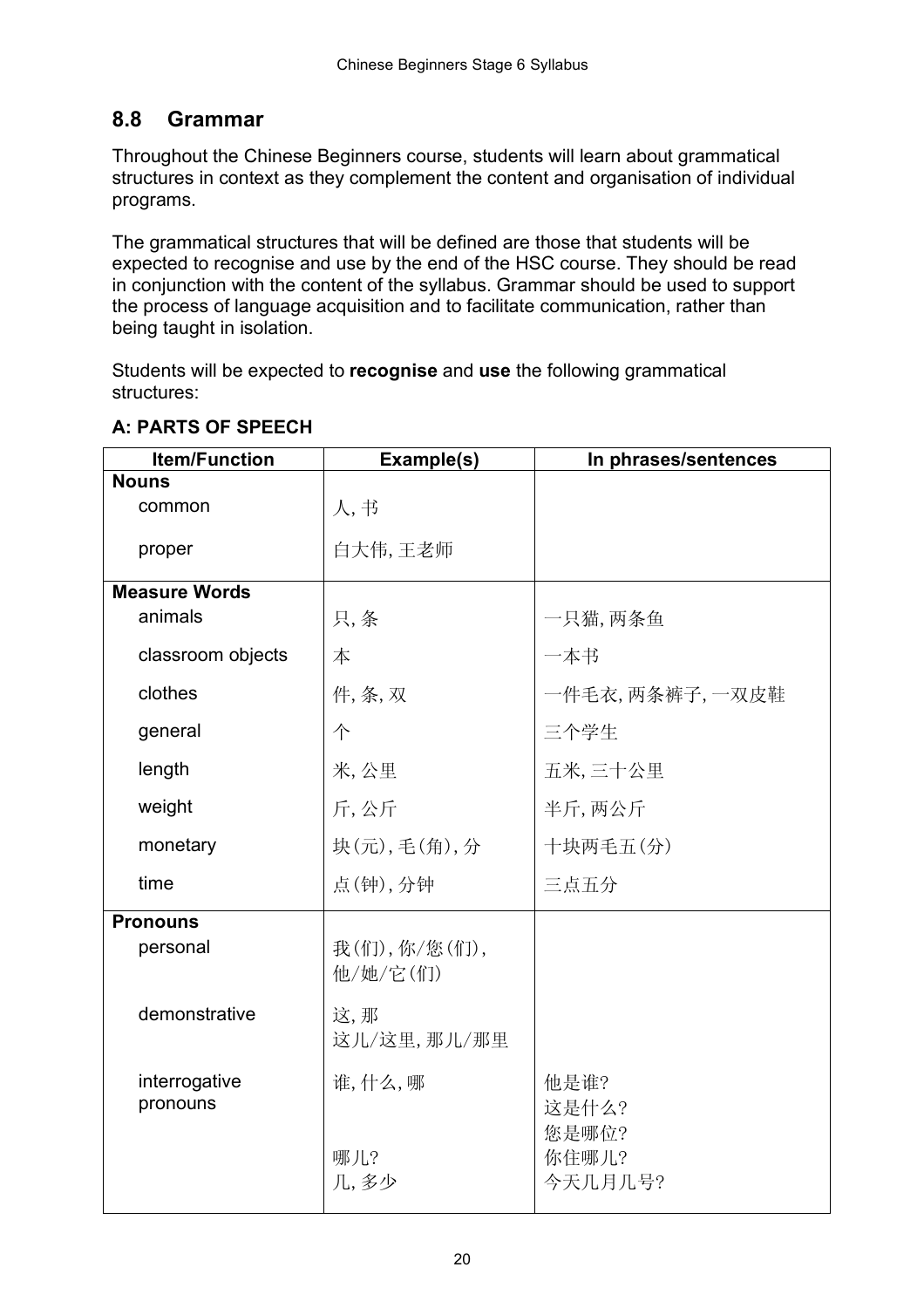| <b>Item/Function</b> | Example(s)          | In phrases/sentences    |
|----------------------|---------------------|-------------------------|
| <b>Numerals</b>      |                     |                         |
| counting             | 零,一,二,三,四<br>千,百,十  | 三点零五分<br>两千九百三十五        |
| ordinals             | 第                   | 第一课,第二天                 |
| approximations       | 三四,五六,八九,十一二<br>二三十 | 三四个人                    |
| fractions            | 三分之一                |                         |
| percentages          | 百分之十                |                         |
| decimals             | 五点一                 |                         |
| <b>Verbs</b>         |                     |                         |
| action               | 走,看,写               | 看电影                     |
| emotive              | 喜欢, 觉得, 知道, 爱       | 我喜欢打球。                  |
| auxiliary            | 能,会,要,可以,应该         | 她会画画儿。                  |
| direction            | 上/下,来/去/回           | 他下楼了。<br>我回来了。<br>你去哪儿? |
| special              | 是,有                 | 那是电脑。<br>他们有汽车。         |
| <b>Adverbs</b>       |                     |                         |
| frequency            | 常常,不常,又,再           | 我不常游泳。                  |
| sequence             | 就,才,刚               | 我就来。<br>老师才来。<br>她刚走。   |
| linking              | 也,还                 | 我喜欢游泳, 也喜欢打球。           |
| quantity             | 都,只                 | 我们都学习汉语。<br>只有两个        |
| degree               | 很,非常,最              | 你最喜欢什么运动?               |
| negation             | 不,没(有)              | 我不冷。<br>他没上课。           |
| progress             | 正,正在                | 正下雨呢。<br>他正在看书。         |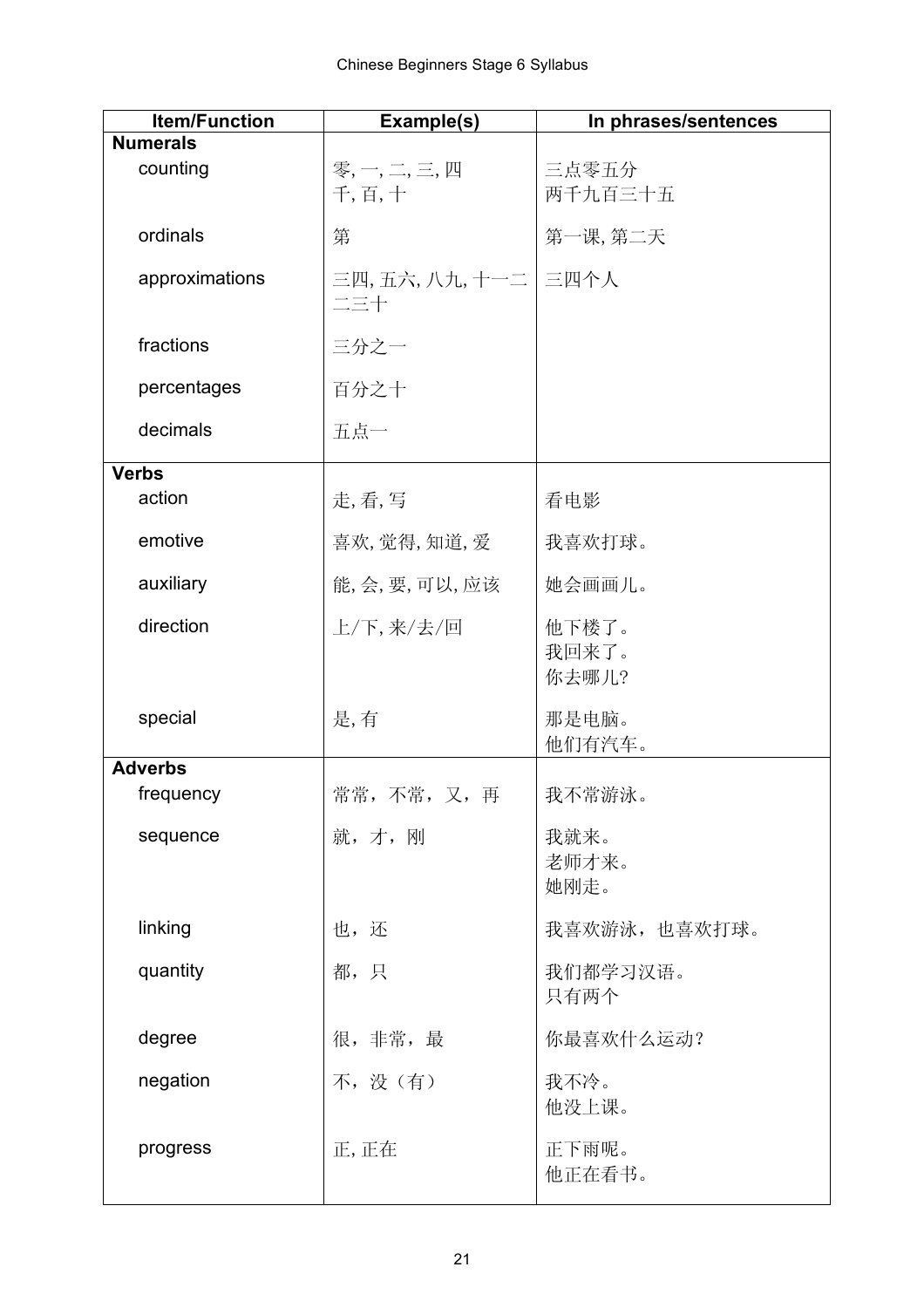| <b>Item/Function</b>      | Example(s)                                                                       | In phrases/sentences                       |
|---------------------------|----------------------------------------------------------------------------------|--------------------------------------------|
| <b>Adjectives</b>         |                                                                                  |                                            |
| monosyllabic              | 大/小,多/少,长/短                                                                      | 他的头发很长。                                    |
| disyllabic                | 高兴                                                                               | 老师今天很高兴。                                   |
| monosyllabic<br>(colours) | 白, 红, 蓝, 黑, 绿                                                                    | 白衬衫,黑皮鞋                                    |
| nouns as adjectives       | 男,女                                                                              | 男生,女人                                      |
| <b>Prepositions</b>       |                                                                                  |                                            |
| distance                  | 从,离                                                                              | 从三月到五月<br>我家离学校很近。                         |
| position                  | 在                                                                                | 在桌子下面                                      |
| direction                 | 对,给                                                                              | 她对你说什么?<br>谁给我打电话?                         |
| object focus              | 把                                                                                | 把书打开。                                      |
| comparative               | 比                                                                                | 她比我高。                                      |
| <b>Conjunctions</b>       |                                                                                  |                                            |
| linking (pro)nouns        | 和, 跟                                                                             | 他和我是同学。<br>你跟我一起走。                         |
| alternative               | 还是<br>(question)                                                                 | 你想去北京还是想去西安?                               |
| phrases                   | 因为…                                                                              | 我昨天没上课,因为我生病了。                             |
| <b>Particles</b>          |                                                                                  |                                            |
| verbal                    | 了,过                                                                              | 我买了一个苹果。<br>我去过中国。                         |
| structural                | 的<br>(possessive)<br>的<br>(attributive)<br>(complement)<br>得<br>(adverbial)<br>地 | 老师的词典, 我(的)妈妈<br>我喜欢的人<br>我跑得(很)快。<br>高兴地说 |
| modal                     | 吗,呢,吧                                                                            | 你明天来吗?<br>走吧!<br>你呢?                       |
|                           | $\overline{J}$                                                                   | 我吃饱了。<br>太好了!                              |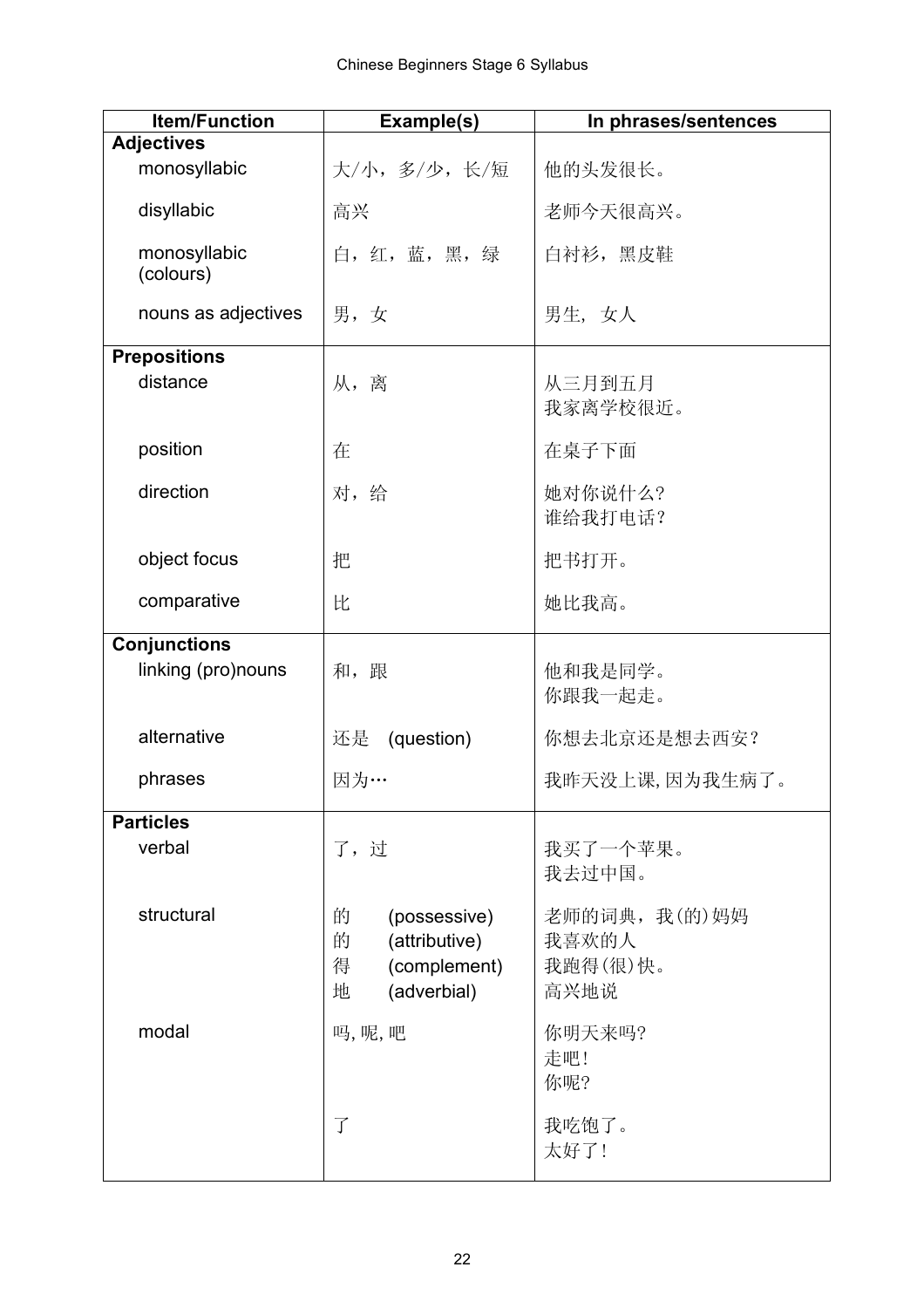### **B: SENTENCE PARTS**

| <b>Item/Function</b>              | Example(s) | In phrases/sentences |
|-----------------------------------|------------|----------------------|
| <b>Subject</b>                    |            |                      |
| noun/pronoun                      | 桌子/他       | 桌子很大/他是我朋友。          |
| verb-construction                 | 学习汉语       | 学习汉语很有意思。            |
| <b>Predicate</b>                  |            |                      |
| verb as                           | 唱,看        | 她唱歌。<br>他看书。         |
| adjective as                      | 漂亮         | 我姐姐很漂亮。              |
| noun as                           | 星期五        | 今天星期五。               |
| <b>Object</b>                     |            |                      |
| noun (phrase)                     | 英语         | 她会说英语。               |
| pronoun                           | 他          | 爸爸叫他。                |
| adjective (phrase)                | 热          | 我觉得很热。               |
| verb (phrase)                     | 打乒乓球       | 他们喜欢打乒乓球。            |
| <b>Attributives</b>               |            |                      |
| (pro)noun                         | 他          | 他的汽车                 |
| adjective                         | 有意思        | 有意思的电影               |
| adverb + adjective                | 很多         | 很多地方                 |
| numeral + measure<br>word         | 两个         | 两个朋友                 |
| <b>Adverbial Adjunct</b>          |            |                      |
| adverb as                         | 非常         | 非常好看                 |
| adjective as                      | 快,高兴       | 快走<br>高兴地说           |
| preposition-<br>construction      | 从北京, 往东    | 他从北京来。<br>往东走        |
| as                                | 在悉尼        | 在悉尼工作                |
| noun as<br>indicating time<br>(i) | 下个星期       | 下个星期去旅游              |
| (ii) indicating place             | 前面         | 在前面走                 |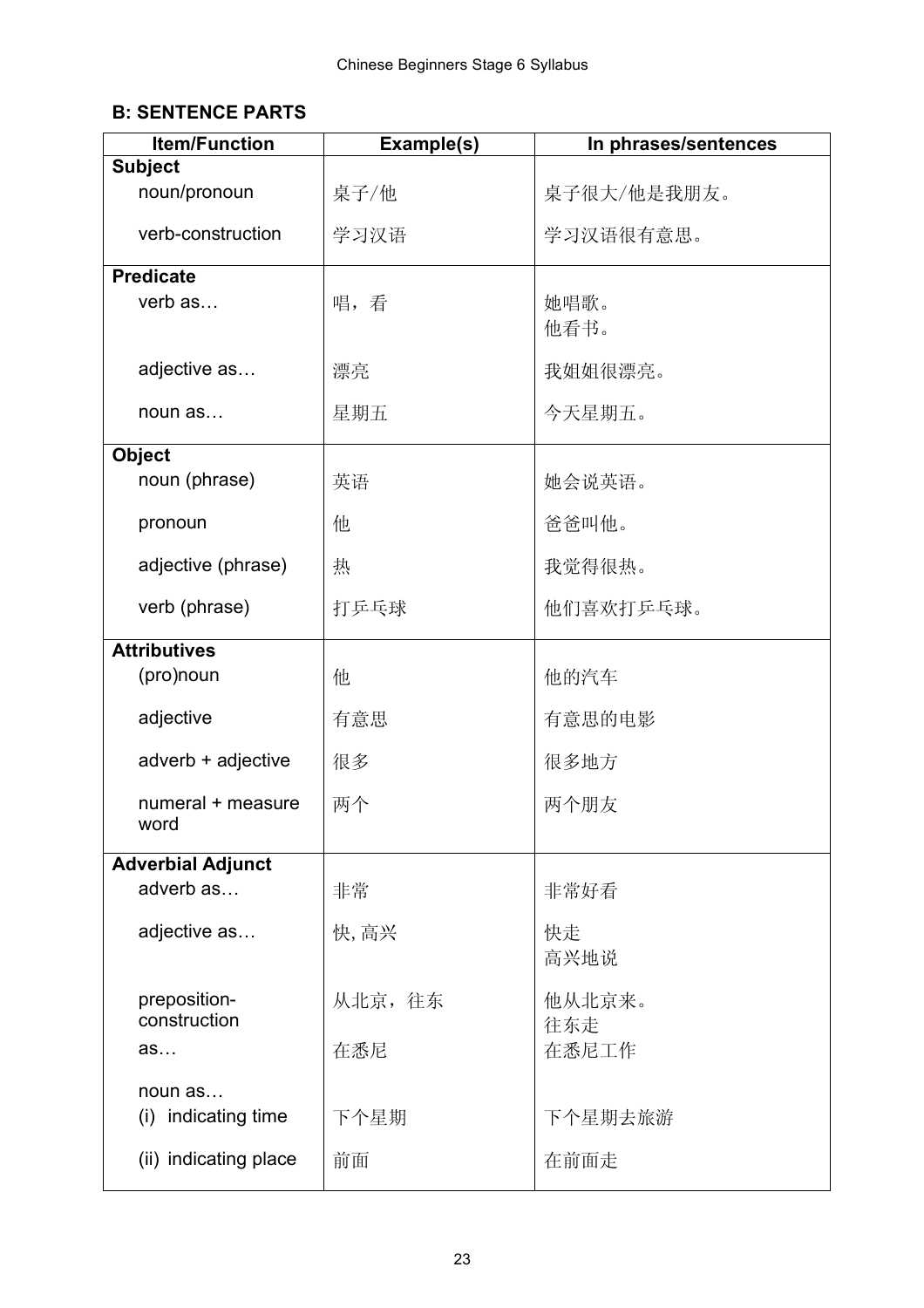| <b>Item/Function</b> | Example(s) | In phrases/sentences    |
|----------------------|------------|-------------------------|
| <b>Complements</b>   |            |                         |
| of degree            | V得很快       | 跑得很快                    |
| of result            | V到/在/给/好   | 看到她/住在上海/送给他一本书/<br>吃好了 |
| of direction         | V来/去       | 进来,出去                   |

### **C: SENTENCE TYPES**

| <b>Item/Function</b>     | Example(s)                           | In phrases/sentences |
|--------------------------|--------------------------------------|----------------------|
| <b>Statements</b>        | subject, verb, object                | 她喜欢跳舞。               |
| <b>Questions</b>         |                                      |                      |
| 吗 type                   | $\cdots \Box 2$                      | 你会游泳吗?               |
| affirmative-<br>negative | verb 不/没 verb                        | 你会不会开车?              |
| using a pronoun          | 什么,谁,哪,怎么,几,<br>多少                   | 你什么时候起床?             |
| alternative type         | 还是                                   | 你学习汉语还是学习日语?         |
| <b>Exclamations</b>      | 啊,了                                  | 天气真好啊!<br>太好了!       |
| <b>Imperatives</b>       | 吧<br>(suggestive)<br>不要<br>(command) | 走吧!<br>不要去!          |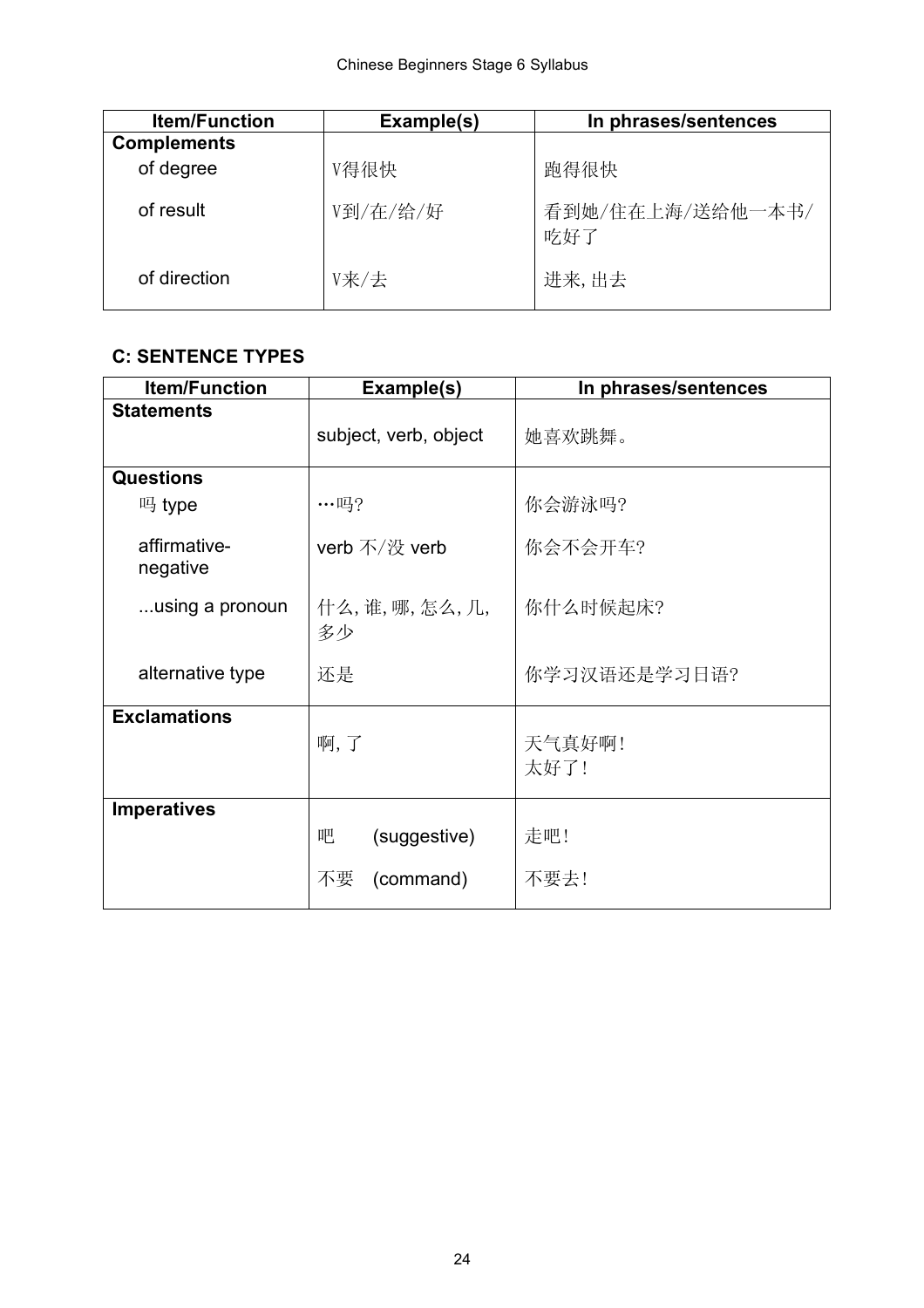## **9 Assessment and Reporting**

Advice on appropriate assessment practice in relation to the Chinese Beginners syllabus is contained in *Assessment and Reporting in Chinese Beginners Stage 6*. That document provides general advice on assessment in Stage 6 as well as the specific requirements for the Preliminary and HSC courses. The document contains:

- suggested components and weightings for the internal assessment of the Preliminary course
- mandatory components and weightings for the internal assessment of the HSC course
- the HSC examination specifications, which describe the format of the external HSC examination.

The document and other resources and advice related to assessment in Stage 6 Chinese Beginners are available on the Board's website at www.boardofstudies.nsw.edu.au/syllabus\_hsc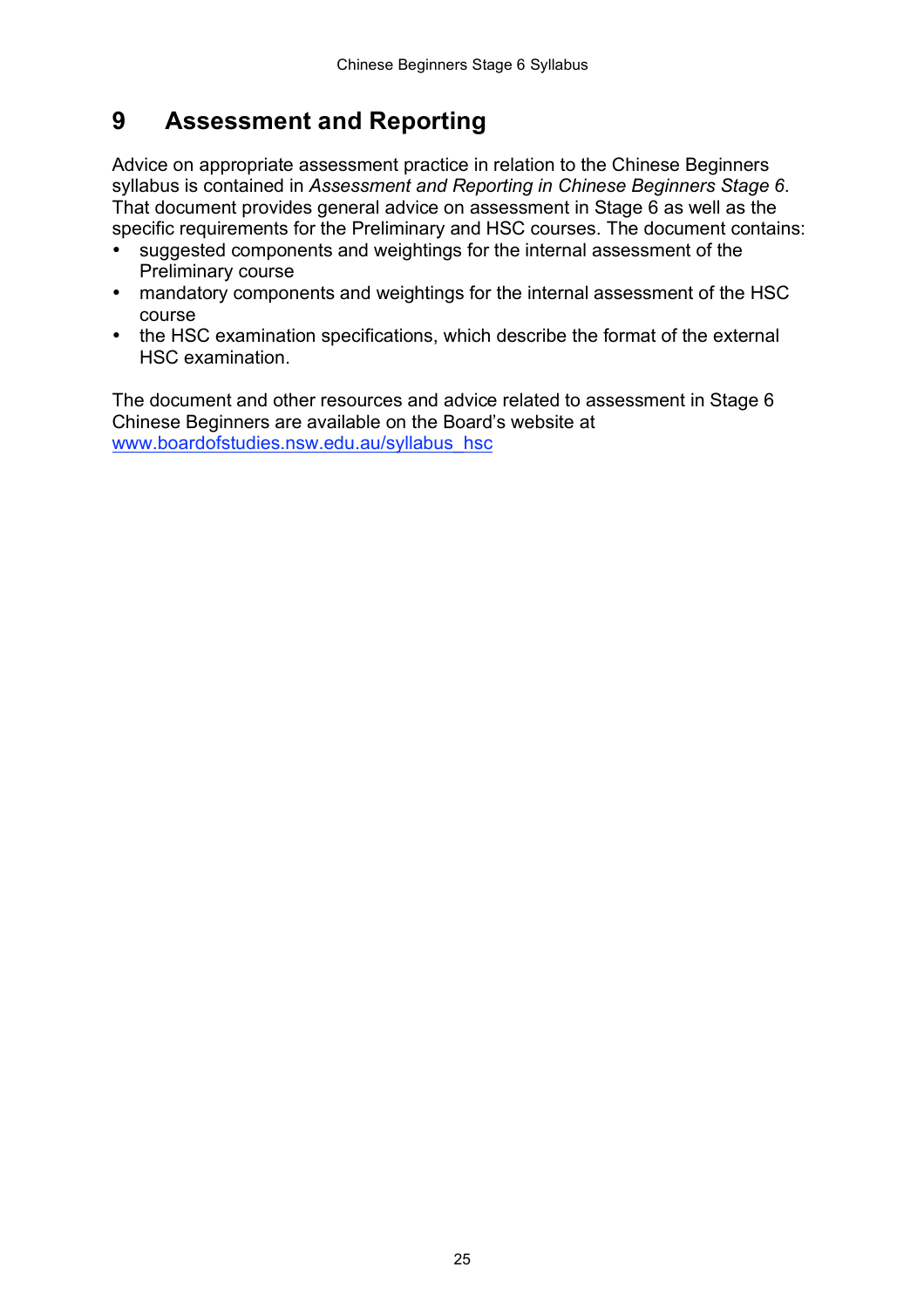## **10 Post-school Opportunities**

The study of Chinese Beginners Stage 6 provides students with knowledge, understanding and skills that form a valuable foundation for a range of courses at university and other tertiary institutions.

In addition, the study of Chinese Beginners Stage 6 assists students to prepare for employment and full and active participation as citizens. In particular, there are opportunities for students to gain recognition in vocational education and training. Teachers and students should be aware of these opportunities.

#### **Recognition of Student Achievement**

Wherever appropriate, the skills and knowledge acquired by students in their study of HSC courses should be recognised by industry and training organisations. Recognition of student achievement means that students who have satisfactorily completed HSC courses will not be required to repeat their learning in courses at TAFE NSW or other Registered Training Organisations (RTOs).

Registered Training Organisations, such as TAFE NSW, provide industry training and issue qualifications within the Australian Qualifications Framework (AQF).

The degree of recognition available to students in each subject is based on the similarity of outcomes between HSC courses and industry training packages endorsed within the AQF. Training packages are documents that link an industry's competency standards to AQF qualifications. More information about industry training packages can be found on the National Training Information Service (NTIS) website (www.ntis.gov.au).

#### **Recognition by TAFE NSW**

TAFE NSW conducts courses in a wide range of industry areas, as outlined each year in the *TAFE NSW Handbook.* Under current arrangements, the recognition available to students of Chinese in relevant courses conducted by TAFE is described in the *HSC/TAFE Credit Transfer Guide*. This guide is produced by the Board of Studies and TAFE NSW. Teachers should refer to this guide and be aware of the recognition available to their students through the study of Chinese Beginners Stage 6. This information can be found on the TAFE NSW website (www.det.nsw.edu.au/hsctafe).

#### **Recognition by other Registered Training Organisations**

Students may also negotiate recognition into a training package qualification with another Registered Training Organisation. Each student will need to provide the RTO with evidence of satisfactory achievement in Chinese Beginners Stage 6 so that the degree of recognition available can be determined.